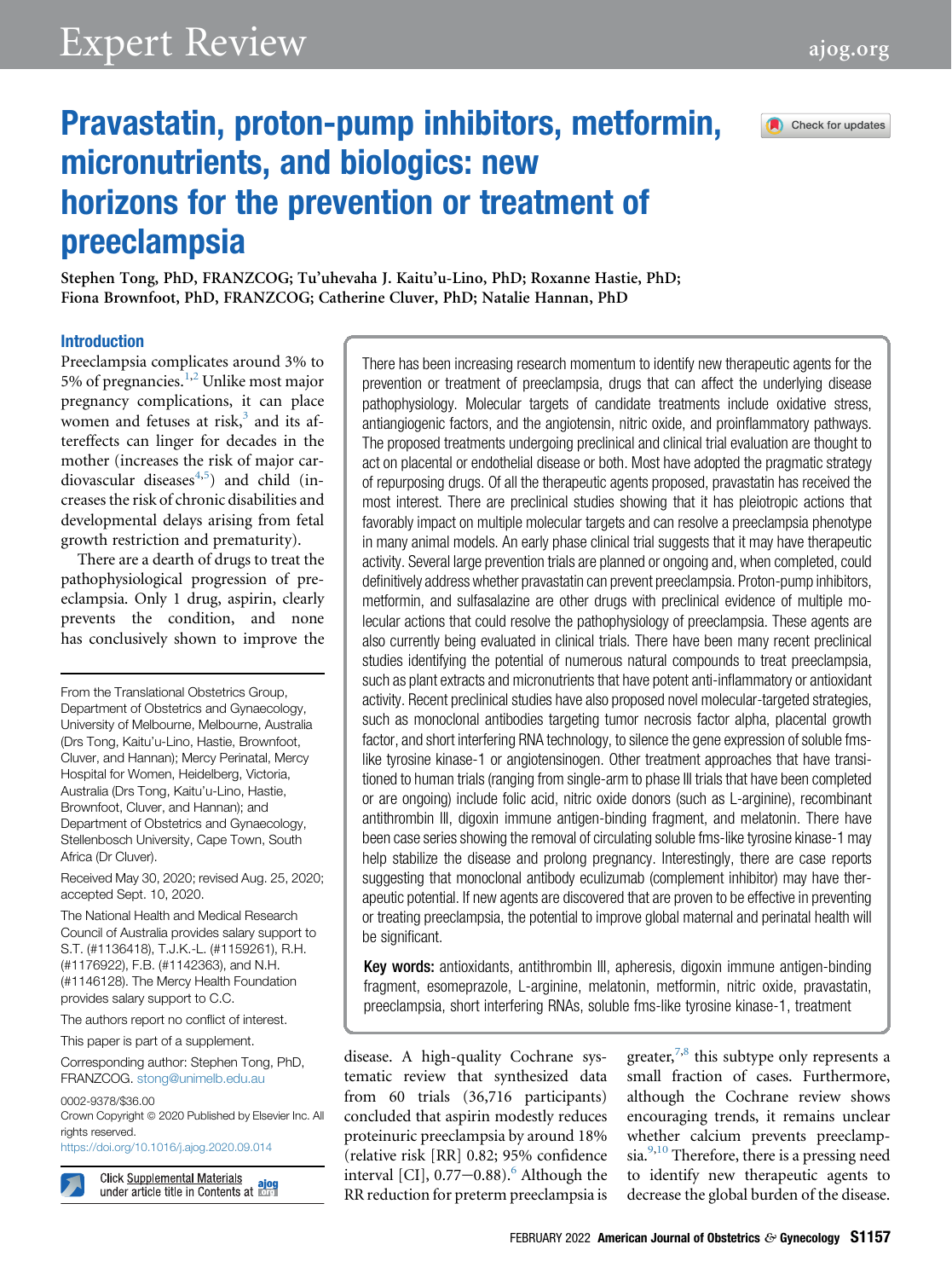Here, we will review research efforts to develop new prevention strategies and treatments for preeclampsia. An overview of the pathogenesis of preeclampsia will be presented first. We will then discuss various candidate therapeutic agents, summarizing which steps in the pathophysiological pathway they are thought to act on and present the preclinical and clinical evidence. [Figure 1](#page-2-0) provides a broad overview of the classes of candidate therapeutic agents that will be discussed. As the scope of this review will be to examine emerging therapeutic agents, we will not cover aspirin, calcium, or low-molecular-weight heparin.

#### Search strategy

To prepare this review, we performed a systematic search using the National Library of Medicine, National Center for Biotechnology Information. The following search terms were used: "preeclampsia or preeclampsia" and "treatment or drug or prevention or therapeutic." There were 17,557 hits with years spanning from 1914 to 2020. Examining the breakdown of articles published per year, there was a peak of manuscripts published that spanned from the years 2015 to 2019 (with 2020 tracking similar to 2019). Given the number of total articles and the intent to provide a contemporaneous update, we focused our systematic search on studies published from 2015. We identified 5075 articles published between 2015 and 2020. We screened these articles by reviewing the title and abstract. Relevant articles were then examined in depth and, if still relevant, discussed in this review. We also manually searched references before 2015. In addition, we also searched the US, African, European, and Australian clinical trial registries. For this review, we prioritized drugs with in vivo preclinical data, and we only included trials that had been preregistered.

## Steps in the pathogenesis of preeclampsia being pursued as therapeutic targets

During embryo implantation in early pregnancy, the extravillous cytotrophoblast from the placenta invade and remodel the uterine spiral arteries in the myometrium. This creates a high-flow, low resistance blood supply to the maternal compartment that can adequately perfuse the placenta and sustain the pregnancy. Poor cytotrophoblast invasion that leads to poor placental implantation is the initial pathogenic event that gives rise to preeclampsia.<sup>[11](#page-11-3)</sup>

Poor placentation in early pregnancy results in persistent placental hypoxia, ischemia-reperfusion injury, and placental oxidative stress [\(Figure 2](#page-3-0)).<sup>[12](#page-11-4)</sup> The preeclamptic placenta reacts by releasing excessive amounts of soluble factors that enter the maternal circulation and cause endothelial dysfunction, maternal vascular injury, and hypertension.

Placentally derived soluble factors include antiangiogenic factors, such as soluble fms-like tyrosine kinase-1  $(sFlt-1)^{13,14}$  $(sFlt-1)^{13,14}$  $(sFlt-1)^{13,14}$  $(sFlt-1)^{13,14}$  and soluble endoglin  $(sEng).$ <sup>[15](#page-11-7)</sup> These factors bind and neutralize the actions of proangiogenic factors, such as vascular endothelial growth factor (VEGF) and transforming growth factor beta. There are other placentally derived soluble factors, such as proinflammatory cyto-kines and placental debris.<sup>[16](#page-11-8)</sup>

The soluble factors from the placenta can reduce the production of important vasoactive molecules (including the vasodilator, nitric oxide) and cause the local release of endothelially derived factors that further exacerbate the endothelial dysfunction. These include thromboxane and endothelin-1 (ET-1) (both induce vasoconstriction) and proinflammatory cytokines.

Although it is clearly not the primary event triggering the disease, sFlt-1 is likely to be a central disease driver of preeclampsia as it fulfills most criteria for establishing disease causation pro-posed by Sir Bradford Hill.<sup>[17](#page-11-9)</sup> Circulating sFlt-1 is reliably increased with most cases of preeclampsia (consistency)<sup>[18](#page-11-10)[,19](#page-11-11)</sup>; levels are increased preceding clinical disease (temporality)<sup>[20](#page-11-12),[21](#page-11-13)</sup>; levels correlate with disease severity (strength and biologic gradient)<sup>14</sup>; the link is biologically plausible (plausibility); and overexpressing sFlt-1 in animal models can recapitulate clinical features of the

disease (experiment).<sup>[22](#page-11-14)[,23](#page-11-15)</sup> Consequently, sFlt-1 has been an important target for many striving to identify new therapeutic agents.

The presence of an increased proinflammatory response (both in the placenta and in the vasculature [systemic]) and oxidative stress in pre-eclampsia is well established.<sup>[24](#page-11-16)</sup> Normal pregnancy evokes a proinflammatory state, which is exaggerated in preeclampsia. $25$  Monocytes and granulocytes are activated, and an imbalance of circulating pro- and antiinflammatory cytokines ensues, including an increase in tumor necrosis factor alpha  $(TNF-\alpha)$  and interleukin-6. $26$  This proinflammatory state in the blood vessels results in endothelial activation, local endothelial secretion of inflammatory cytokines and adhesion molecules, and a reduction in the vasodilators nitric oxide and prostaglandins.

The initial events of poor placental implantation and perfusion are thought to give rise to oxidative stress and free radical tissue damage, which cumulate in placental insufficiency. $27$ This is evidenced in the placenta by an up-regulation of xanthine oxidase and nicotinamide adenine dinucleotide phosphate oxidase (important sources of superoxide), increased lipid peroxidation, and activation of apoptotic pathways. $28-30$  $28-30$  Because of placental oxidative stress and endothelial activation, oxidative stress is also present in the maternal vasculature, with elevated lipid peroxidation markers and decreased antioxidant capacity. $31$ 

Further to inflammation and oxidative stress, exacerbated hypercoagulation also results from endo-thelial activation.<sup>[32](#page-11-22)</sup> Injury to the endothelium results in increased platelet adhesion, reduced fibrinolysis, and activation of the clotting cascade. $32$  This is evidenced among women with preeclampsia by reduced antithrombin  $III^{33}$  $III^{33}$  $III^{33}$  and platelet counts and an elevated fibronectin<sup>[34](#page-11-24)</sup> and is especially apparent among women who develop HELLP syndrome (hemolysis, elevated liver enzymes, and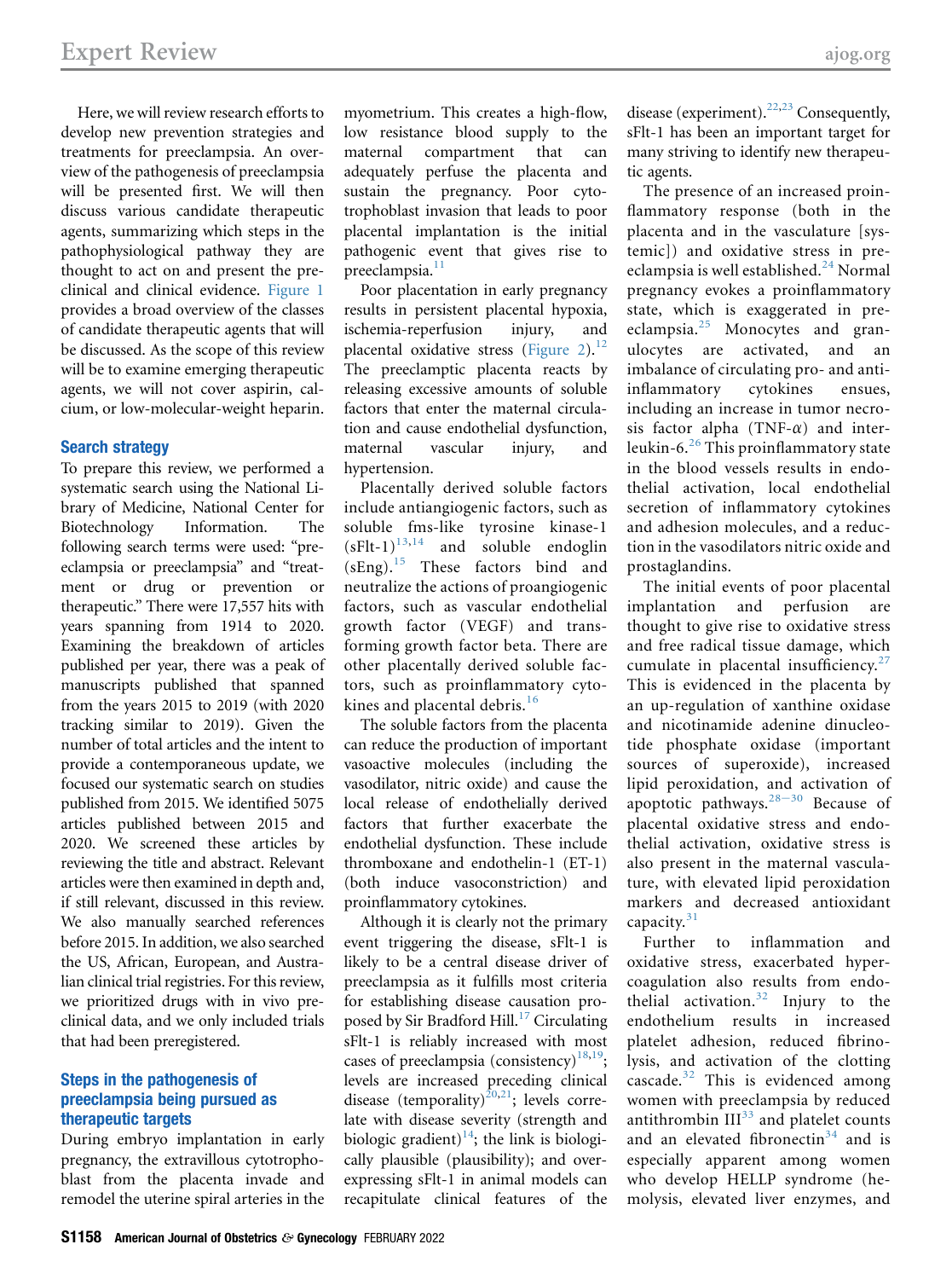low platelet count) and disseminated intravascular coagulation.

Consequently, identifying drugs that dampen the inflammatory response or resolve oxidative stress has been another common therapeutic strategy.

# Drug candidates to treat or prevent preeclampsia

## Pravastatin

Pravastatin is a lipid-lowering drug widely taken to reduce the risk of cardiovascular events.[35](#page-11-25) Over the past decade, it has received the most attention of all candidate drugs (besides aspirin and calcium) for its potential to treat or prevent preeclampsia.

Preclinical studies suggest that pravastatin may have beneficial actions on both placental and maternal vascular diseases. In vitro, the administration of pravastatin to placental tissues or cells up-regulates antioxidant pathways and can promote a favorable angiogenic profile by decreasing the secretion of  $sFlt-1$  and  $sEng.<sup>36</sup>$  $sEng.<sup>36</sup>$  $sEng.<sup>36</sup>$  There is also experimental in vitro evidence that it resolves endothelial dysfunction in several experimental assays (reduces expression of vascular cell adhesion molecule 1 [VCAM-1] and ET-1 and leukocyte adhesion on endothelial cells and increases endothelial cell migration and adhesion). $36,37$  $36,37$  This means that it could beneficially act on both the placental and maternal vascular diseases [\(Figure 1\)](#page-2-0).

Several groups have reported that pravastatin can resolve the preeclampsia phenotype in various animal models (such as hypertension and proteinuria).<sup>[22,](#page-11-14)[23,](#page-11-15)38-[40](#page-11-28)</sup> In these animal models, there is also evidence that pravastatin can reduce circulating sFlt-1, decrease inflammation, and up-regulate nitric oxide synthase (the enzyme in the endothelium that makes nitric oxide).<sup>[22,](#page-11-14)[23,](#page-11-15)[38](#page-11-28)-40</sup>

Treatment using pravastatin during pregnancy may even improve longterm outcomes after pregnancy. Pravastatin given during pregnancy in a mouse model of preeclampsia (complement knockout model) resolved hypertension, left ventricular

# <span id="page-2-0"></span>FIGURE 1

# Classes of therapeutic interventions being evaluated to treat preeclampsia

| <b>Type of therapeutic</b><br>intervention                                                                                    | <b>Description</b>                                                                                                                                                                                                                                                                                                              | <b>Examples</b>                                                                                               |
|-------------------------------------------------------------------------------------------------------------------------------|---------------------------------------------------------------------------------------------------------------------------------------------------------------------------------------------------------------------------------------------------------------------------------------------------------------------------------|---------------------------------------------------------------------------------------------------------------|
| <b>Repurposed drugs</b><br>Proton pump inhibitors<br>Metformin<br>Sulfasalazine<br>Plasma apheresis                           | The most commonly pursued<br>approach<br>Advantage: some drug safety<br>information will be known, allowing<br>efficacy trials to be fast tracked<br>Disadvantage: Limits preclinical<br>discovery to drugs that are<br>already formulated<br>(see comment section)<br>Filtration of the blood<br>to remove lipids or excessive | Pravastatin<br>Esomeprazole<br>Metformin<br>Antithrombin III<br>Sulfasalazine<br>Melatonin<br>Apheresis using |
| sFlt1<br>removal                                                                                                              | anti-angiogenic factors.<br>Advantage: Small trials have<br>shown it can remove circulating<br>sFlt-1 (though transiently)<br>Disadvantage: Invasive                                                                                                                                                                            | columns that are<br>designed to<br>remove sFlt-1                                                              |
| <b>Monoclonal antibodies</b><br>mAb targeting<br>protein of interest                                                          | Monoclonal antibodies are<br>highly specific and can be<br>engineered to limit placental<br>transfer<br>Advantage: Exquisitely specific<br>Disadvantage: Expensive, and<br>still needs more safety data in<br>pregnancy                                                                                                         | Etenercept<br>(anti-TNF $\alpha$ )<br><b>Fculizumab</b><br>(complement<br>inhibitor)                          |
| <b>Gene silencing</b><br><b>TULLUT</b><br>siRNA<br><b>THE REAL PROPERTY</b><br>siRNA binds to target mRNA<br>mRNA degradation | siRNA are short strands of RNA<br>that exploit intracellular<br>machinery to reduce the<br>expression of target genes and<br>proteins<br>Advantage: Exquisitely specific<br>Disadvantage: Still requires 'first<br>in human' phase I trials                                                                                     | siRNAs targeting<br>sFlt-1<br>or<br>angiotensinogen                                                           |

Of the examples listed, only siRNA technologies have not been tested in pregnant women.

maB, monoclonal antibody; mRNA, messenger RNA; SFIt-1, soluble fms-like tyrosine kinase-1; siRNA, short interfering RNA; TNF- $\alpha$ , tumor necrosis factor alpha.

Tong. Pravastatin, proton-pump inhibitors, metformin, micronutrients, and biologics as prevention or treatment of preeclampsia. Am J Obstet Gynecol 2022.

remodeling, and maternal renal le-sions.<sup>[41](#page-11-29)</sup> Pravastatin administered during pregnancy and 28 days after delivery in a rat model of preeclampsia (human angiotensinogen gene knocked in) resolved cardiovascular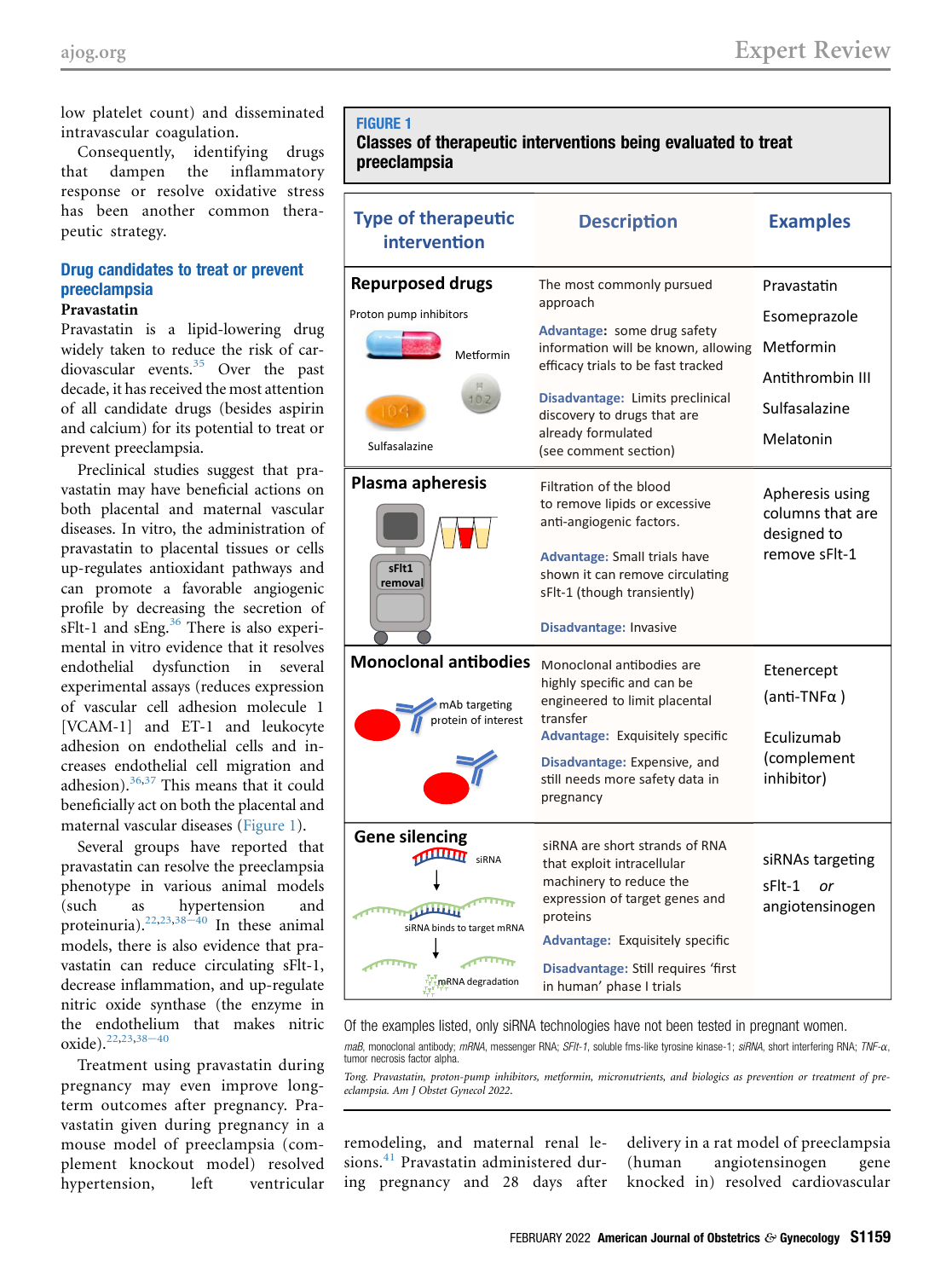# <span id="page-3-0"></span>FIGURE 2

Pathogenesis of preeclampsia: a 2-stage process



The first stage is placental disease. During embryo implantation, there is poor cytotrophoblast invasion and remodeling of the maternal spiral arteries, resulting in placental hypoxia, oxidative stress, and the production of ROS. The preeclamptic placenta then releases elevated levels of proinflammatory cytokines (such as TNF-a and IL-6) and antiangiogenic factors (such as sFlt-1 and sEng). There is also reduced placental release of PlGF. The second stage of preeclampsia is maternal vessel disease and endothelial dysfunction. There is a significant injury to the maternal blood vessels caused by the circulating soluble factors from the preeclamptic placenta. Among many pathologic changes in the vessels, endothelial release of nitric oxide is decreased, and activity of the renin-angiotensin system is increased, promoting vasoconstriction. This vascular injury causes hypertension and endorgan injury that are seen in clinical diseases. Many potential therapeutic strategies are being tested to either treat or prevent preeclampsia. Most therapeutic strategies target the 5 aspects of the pathogenesis of preeclampsia that are highlighted in the *green boxes* and are discussed throughout the review.

IL-6, interleukin-6; PIGF, placental growth factor; ROS, reactive oxygen species; sEng, soluble endoglin; SFIt-1, soluble fms-like tyrosine kinase-1; TNF-a, tumor necrosis factor alpha. Tong. Pravastatin, proton-pump inhibitors, metformin, micronutrients, and biologics as prevention or treatment of preeclampsia. Am J Obstet Gynecol 2022.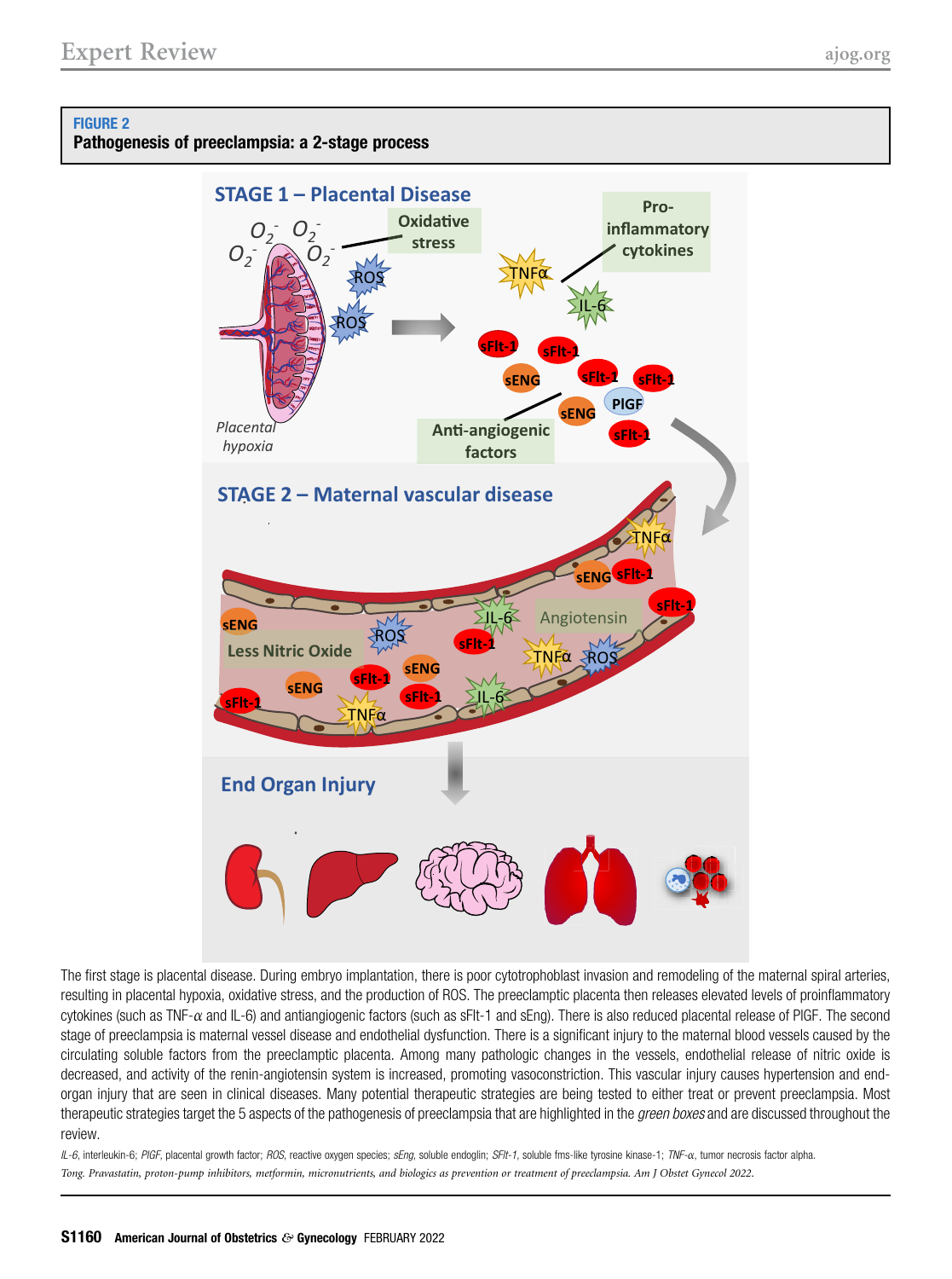dysfunction detected by echocardiography and histologically (less cardiac hypertrophy and interstitial fibrosis). $42$ 

There have also been early phase trials of pravastatin. Costantine et  $al<sup>43</sup>$  $al<sup>43</sup>$  $al<sup>43</sup>$  reported a small randomized trial where 10 mg of daily pravastatin or placebo (commenced at  $12-16$  weeks' gestation) was administered to 20 participants with a history of preterm preeclampsia. The half-life was 2 to 3 hours, and pravastatin appeared safe. Furthermore, 4 of 10 participants who received placebo developed preeclampsia but none for those who received pravastatin. Circulating sFlt-1 levels trended toward a nonsignificant reduction.

Lefkou et al<sup>[44](#page-11-32)</sup> reported an unblinded, uncontrolled study of 11 participants with antiphospholipid syndrome who received 20 mg of daily pravastatin and compared them with 10 participants who did not receive the drug. The differences in clinical outcomes were striking—only 6 of 11 neonates on placebo survived, whereas all 11 participants on pravastatin had healthy live births at term. There was also ultrasound evidence demonstrating that pravastatin improved uterine blood flow (where serial ultrasounds performed at least a week apart demonstrated an improvement in the mean uterine artery pulsatility index for all 11 participants who received pravastatin). Although encouraging, the findings require validation.

There has been 1 randomized treatment trial. The statins to ameliorate early-onset preeclampsia (StAmP) trial was a multicenter trial in the United Kingdom, where 40 mg of daily pravastatin or placebo was administered to 62 participants with preeclampsia diagnosed between 24 and 31 weeks' gestation.<sup>[45](#page-11-33)</sup> There was no change in the primary outcome which was a reduction in plasma sFlt-1 3 days after randomization. Pravastatin also did not affect perinatal outcomes. However, this small trial was almost certainly underpowered to definitely rule out the potential of pravastatin to treat preeclampsia. In a case series of 4 women with preterm preeclampsia, pravastatin (40 mg daily) may have stabilized levels of circulating levels of  $sFlt-1.^{36}$  $sFlt-1.^{36}$  $sFlt-1.^{36}$ 

Pravastatin was originally assigned a category X rating, suggesting that it should be avoided during pregnancy. However, a systematic review concluded that there is no association between fetal abnormalities and prenatal pravastatin administration (although the number of pregnancies where pravastatin was administered was just 500-600, meaning that studies so far may be underpowered to detect any increased risk of structural anomalies).<sup>[46](#page-11-34)</sup> Reassuringly, animal toxicology studies have suggested that the drug is safe,<sup>[46](#page-11-34)</sup> pravastatin is not detectable<sup>[43](#page-11-31)</sup> or at very low concentrations $45$  in the umbilical cord at birth, and placental perfusion studies suggest that there may be active efflux of the drug back into the maternal compartment.<sup>4</sup> However, given it is possible that the developing fetal brain may be sensitive to drugs that target lipid metabolism (and there are in vitro studies showing pravastatin may increase death in mouse fetal neural stem cells<sup>[48](#page-11-36)</sup>), large trials of pravastatin should ideally monitor neonatal and childhood health.

Trials underway provide hope that there will be a clear answer as to whether pravastatin prevents preeclampsia (the [Table](#page-6-0) summarizes all the randomized trials in progress discussed in this review). A large multicenter trial in Europe (EudraCT 2016-005206-19) aims to randomize 1120 participants identified as high risk of developing preeclampsia at 35 to 36 weeks' gestation (based on a screening algorithm) to 20 mg of pravastatin or placebo. A phase I pharmacokinetic and safety trial in the United States will randomize 48 participants with a history of preterm preeclampsia at 12 to 16 weeks' gestation to either placebo, 10, 20, or 40 mg of daily pravastatin (NCT01717586). Excitingly, a large trial also in the United States will randomize 1550 participants with a previous history of preeclampsia (requiring delivery before 34 weeks' gestation) to 20 mg pravastatin or placebo (NCT03944512). An unblinded Indonesian trial will randomize 280 women at 10 to 20 weeks' gestation to daily 40 mg of pravastatin or no drug (INOVASIA trial; NCT03648970).

There is no treatment trial registered for pravastatin.

## Proton-pump inhibitors

Proton-pump inhibitors are widely taken to relieve symptomatic gastric acid reflux by decreasing acid secretion, including during pregnancy. We have published preclinical evidence<sup>[49](#page-11-37)</sup> suggesting, similar to pravastatin, protonpump inhibitors (lansoprazole, rabeprazole, and esomeprazole) can decrease placental release of sFlt-1 and sEng in vitro (at lower concentrations than pravastatin $36$ ). Using primary tissues, the report also demonstrated that proton-pump inhibitors reduce placental and vascular proinflammatory cytokine production and mitigate endothelial dysfunction (reducing VCAM-1 and ET-1 expression, reducing leucocyte adhesion, and enhancing endothelial cell proliferation and endothelial tube formation). The report also provided evidence that esomeprazole may facilitate favorable vascular dynamics as it up-regulates phosphorylated nitric oxide synthase in endothelial cells (an enzyme producing potent nitric oxide) and vasodilates human omental blood vessels ex vivo (obtained during cesarean delivery). $49$  Furthermore, esomeprazole has been shown to resolve the hypertensive phenotype in 2 animal models of preeclampsia.<sup>[49,](#page-11-37)[50](#page-12-0)</sup> Hence, proton-pump inhibitors may have the potential to treat or prevent preeclampsia.

Proton-pump inhibitors are well tolerated. Furthermore, there are safety data from very large cohorts concluding that there is no teratogenic risk, even after first-trimester exposure.<sup>51,[52](#page-12-2)</sup> A metaanalysis has reported an association between prenatal exposure and childhood asthma, $53$  but it is unclear whether the link is causative or whether confounding variables may explain the finding.

Saleh et al $54$  examined a cohort of women with confirmed or suspected preeclampsia and found that those coincidently taking proton-pump inhibitors had a favorable angiogenic profile (decreased sFlt-1, sEng, and ET-1) compared with those who did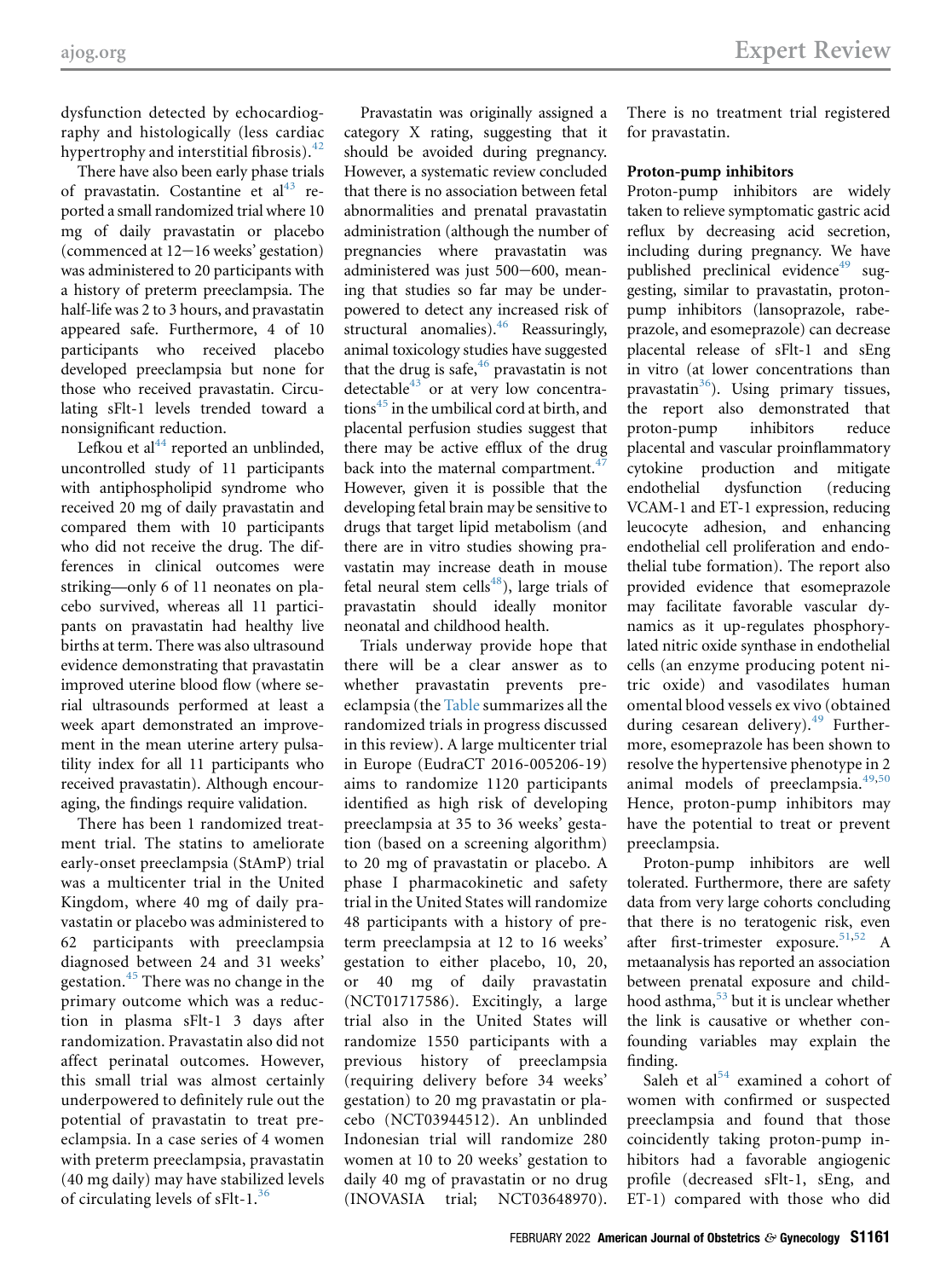not. Epidemiologic data from a Swedish cohort of 157,720 pregnancies provided a mixed picture<sup>55</sup>: women coincidently on proton-pump inhibitors had, in fact, an increased risk of preeclampsia (adjusted odds ratio [aOR], 1.17; 95% CI, 1.04-1.32) but a reduced risk of preterm preeclampsia diagnosed at <37 weeks' gestation  $(aOR, 0.63; 95\% \text{ CI}, 0.41-0.96)$  or at <34 weeks' gestation (aOR, 0.41; 95%  $CI, 0.20 - 0.82$ ).

We have reported a clinical trial performed in Cape Town, South Africa, where we randomized 120 participants diagnosed with preterm preeclampsia at 26 to 32 weeks' gestation to 40 mg of daily esomeprazole or placebo.<sup>[56](#page-12-6)</sup> The median prolongation in gestation (the primary outcome) was 11.4 days (interquartile range  $[IQR]$  3.6-19.7) in the esomeprazole arm and 8.3 days (IQR,  $2.8-19.6$ ) among those who received the placebo, a nonsignificant increase of 3 days  $(95\% \text{ CI}, 2.9-8.8; P=.31).$ Although a likely explanation for our findings is that 40 mg of esomeprazole cannot resolve preterm preeclampsia, it is possible that the study was underpowered. We followed up the randomized trial with pharmacokinetic studies and found that circulating concentrations of esomeprazole were minimal 7 hours after administration.<sup>[56](#page-12-6)</sup> Hence, a higher dose, twice daily dosing, or intravenous administration may have efficacy, although this would require evaluation. Reassuringly, levels of esomeprazole were undetectable in the umbilical cord at birth, suggesting that there is no significant transplacental passage at this oral dose.<sup>[56](#page-12-6)</sup>

There are further large trials evaluating 40 mg of daily esomeprazole registered ([Table](#page-6-0)). A trial in Australia aims to randomize 480 participants identified as high risk from a firsttrimester screening algorithm (the primary outcome is a difference in blood pressure at 36 weeks' gestation; ANZCTR12618001755224). A placebocontrolled prevention trial in Egypt aims to randomize 1000 participants (NCT03717740), and a treatment trial aims to randomize 390 women with preterm preeclampsia (NCT03213639).

## Metformin and sulfasalazine

Metformin is an oral hypoglycemic agent used to treat type II diabetes and gestational diabetes. Similar to pravastatin and proton-pump inhibitors, it also reduces the secretion of antiangiogenic factors from the placenta in a dosedependent manner. It can also mitigate endothelial dysfunction (reduces VCAM-1 expression) and can promote vasodilation in whole maternal omental blood vessels.[57](#page-12-7) It may also have angiogenic properties as it can promote vessel outgrowths from aortic rings obtained from mice. $57$  Furthermore, there is evidence that it resolves the preeclampsia phenotype in animal models.<sup>[58,](#page-12-8)[59](#page-12-9)</sup>

A randomized trial by Syngelaki et  $al<sup>60</sup>$  $al<sup>60</sup>$  $al<sup>60</sup>$  examining the potential of metformin to decrease maternal and fetal weight gain in women who are obese reported a remarkable 76% reduction in rates of preeclampsia  $(OR, 0.24; 95\% \text{ CI}, 0.10-0.61;$ P<.001). A metaanalysis of trials assessing metformin vs insulin concluded that rates of hypertensive disorders are decreased among those administered metformin  $(n=836; RR,$ 0.68; 95% CI, 0.48-0.95),<sup>[61](#page-12-11)</sup> but a metaanalysis of trials where women received metformin or placebo did not find a difference in hypertensive dis-orders<sup>[61](#page-12-11)</sup> (n=609; RR, 0.86; 95% CI, 0.33–2.26;  $P = 76$ ). This is despite the inclusion of the trial by Syngelaki et al $^{60}$  $^{60}$  $^{60}$  where the treatment effect was significant. Although there are some promising leads, it must be noted that no metformin prevention trial has evaluated the risk of developing preeclampsia as the primary outcome.

A large cohort that evaluated childhood outcomes (growth, emotional and developmental) concluded that prenatal administration of metformin is safe.<sup>[62](#page-12-12)</sup> However, preclinical and clinical data also exist that raise safety concerns.<sup>[63](#page-12-13)</sup> A drawback to metformin is that it has a high prevalence of gastrointestinal side effects, which may decrease compliance.

We have just completed recruitment of 180 participants in a randomized placebo trial of 3000 mg of extendedrelease metformin or placebo administered in divided doses, in South Africa

(PACTR20168001752102; results of the trial are yet to be reported) [\(Table](#page-6-0)).  $64$  In light of our experience from the esomeprazole trial, $56$  we started with pharmacokinetic studies (before embarking on the randomized trial) in a cohort of 15 women with preterm preeclampsia and confirmed that there were good circulating drug levels.[65](#page-12-15) There is another treatment for preterm preeclampsia trial registered that will compare the combination of esomeprazole (40 mg) and metformin (1000 mg) with placebo (NCT03717701) [\(Table\)](#page-6-0). A North American open-label trial of metformin will recruit 60 pregnant women with type 1 diabetes (primary outcome is the rate of hypertensive disorders; NCT03570632).

Sulfasalazine, an anti-inflammatory drug used to treat inflammatory bowel disease, has also been demonstrated to reduce placental secretion of sFlt-1, increase placental growth factor (PlGF), and decrease endothelial dysfunction.<sup>[66](#page-12-16)</sup> Its potential advantage is that its potent anti-inflammatory properties may help resolve the placental and systemic inflammation present in preeclampsia. However, it is unclear how much drug is absorbed into the circulation. Given this information, we have commenced a pharmacokinetic trial of sulfasalazine among women with preterm preeclampsia (ACTRN12617000226303).

There are other small molecules also reported to decrease sFlt-1 secretion (such as sofalcone, YC1, and ouabain),  $67-69$  $67-69$  but they may be distant from the translation given that their safety remains uncertain.

#### Mechanisms of action by which pravastatin, proton-pump inhibitors, metformin, and sulfasalazine decrease soluble fms-like tyrosine kinase-1

The question arises as to how drugs with such disparate actions—from lipidlowering, proton-pump inhibition to glycemic control—converge to reduce sFlt-1 secretion. Identifying common intracellular targets is not just an issue of scientific curiosity: if found, it strengthens biologic plausibility and may uncover new drug targets. We have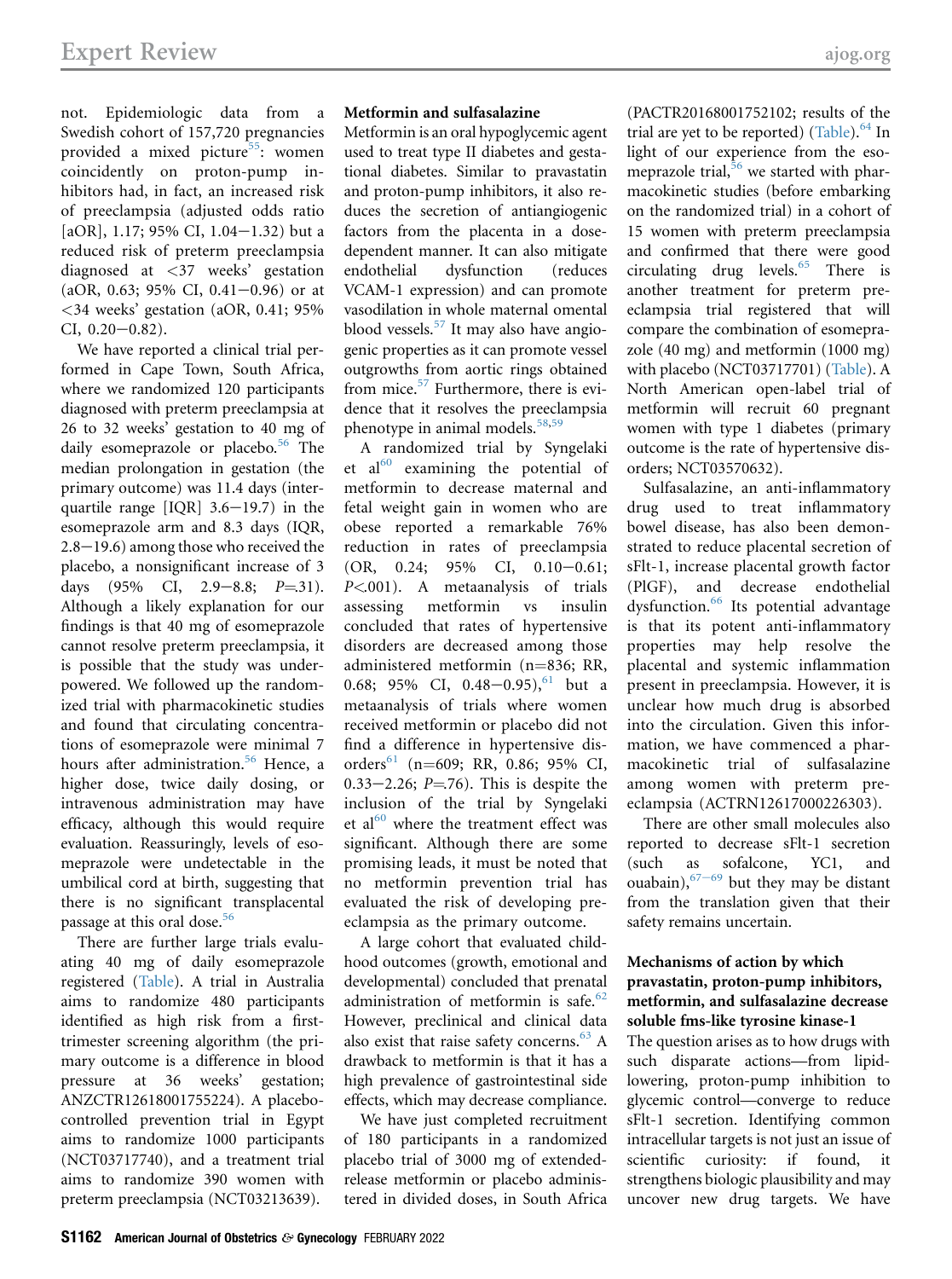# TABLE

# Ongoing randomized, placebo-controlled prevention and treatment trials for preeclampsia that are registered

<span id="page-6-0"></span>

| <b>Drug</b>                                                             | <b>Registration number</b> | <b>Location</b>      | <b>Description</b><br>Primary outcome for prevention trials: rates of preeclampsia;<br>Primary outcome for treatment trials: prolongation of<br>pregnancy (unless otherwise stated)                                                                                               | Planned end date <sup>a</sup>                           |
|-------------------------------------------------------------------------|----------------------------|----------------------|-----------------------------------------------------------------------------------------------------------------------------------------------------------------------------------------------------------------------------------------------------------------------------------|---------------------------------------------------------|
| Prevention                                                              |                            |                      |                                                                                                                                                                                                                                                                                   |                                                         |
| Pravastatin (20 mg<br>daily)                                            | EudraCT 2016-005206-19     | Europe               | 1120 participants, randomized at 35-36 wk of gestation,<br>identified at higher risk based on a screening algorithm <sup>b</sup>                                                                                                                                                  | Recruiting; end date<br>not stated                      |
|                                                                         | NCT03944512                | <b>United States</b> | 1550 participants randomized at 12-16 wk of gestation.<br>Identified at higher risk based on a history of preterm<br>preeclampsia requiring birth at $<$ 34 wk of gestation                                                                                                       | Planned period of<br>recruitment June<br>2026-June 2031 |
| Esomeprazole (40 mg<br>daily)                                           | ANZCTR12618001755224       | Australia            | 480 participants randomized at $<$ 16 wk of gestation, identified at<br>higher risk based on a first-trimester screening algorithm <sup>c</sup><br>The primary outcome is blood pressure at 36 wk of gestation                                                                    | Recruiting; end date<br>not stated                      |
|                                                                         | NCT03717740                | Egypt                | 1000 participants, identified at higher risk based on clinical<br>factors (NICE guidelines)                                                                                                                                                                                       | January 2022                                            |
| Treatment                                                               |                            |                      |                                                                                                                                                                                                                                                                                   |                                                         |
| Metformin (3000 mg<br>daily, in divided doses)                          | PACTR20168001752102        | South Africa         | 180 participants with preterm preeclampsia (PI2 trial),<br>randomized at 26-32 wk of gestation                                                                                                                                                                                    | August 2020<br>(recruitment is now<br>complete)         |
| Esomeprazole (40 mg<br>daily)                                           | NCT03213639                | Egypt                | 390 participants with preterm preeclampsia (ESOPE trial),<br>randomized at 28-32 wk of gestation                                                                                                                                                                                  | October 2020                                            |
| Metformin (1000 mg)<br>and esomeprazole (40<br>mg)                      | NCT03717701                | Egypt                | 120 participants with preterm preeclampsia, randomized to<br>esomeprazole and metformin or placebo at 28-32 wk of<br>qestation                                                                                                                                                    | November 2020                                           |
| Broccoli sprout extract<br>tablet (8 mg twice<br>daily)                 | ACTRN12618000216213        | Australia            | 180 participants with preterm preeclampsia, randomized at 24<br>$-34$ wk of gestation                                                                                                                                                                                             | Not yet started; no<br>end date set                     |
| Digoxin immune Fab<br>(AMAG-423)<br>(intravenous infusion)              | NCT03008616                | <b>United States</b> | 200 participants with preterm preeclampsia, randomized at 23-32<br>wk of gestation<br>The primary outcome is the proportion of infants who have an<br>intraventricular hemorrhage and necrotizing enterocolitis or have<br>died at 36 wk of gestation (corrected gestational age) | March 2020                                              |
| Recombinant<br>antithrombin III (KW-<br>3357) (intravenous<br>infusion) | NCT04182373                | Japan                | 200 participants with preterm preeclampsia, randomized at 24<br>$-32$ wk of gestation                                                                                                                                                                                             | May 2022                                                |

ESOPE, Esomeprazole in Treatment of Early Onset Preeclampsia; NICE, National Institute for Health and Care Excellence; PIGF, placental growth factor.

<span id="page-6-1"></span><sup>a</sup> Planned end date, stated as part of clinical trials registration; <sup>b</sup> The third-trimester screening algorithm combines mean arterial pressure, maternal history, clinical characteristics, and circulating levels of PIGF trimester screening algorithm combines mean arterial pressure, maternal history, clinical characteristics, uterine artery pulsatility index measured by ultrasound, and circulating levels of PIGF and pregnancy-associated pl

Tong. Pravastatin, proton-pump inhibitors, metformin, micronutrients, and biologics as prevention or treatment of preeclampsia. Am J Obstet Gynecol <sup>2022</sup>.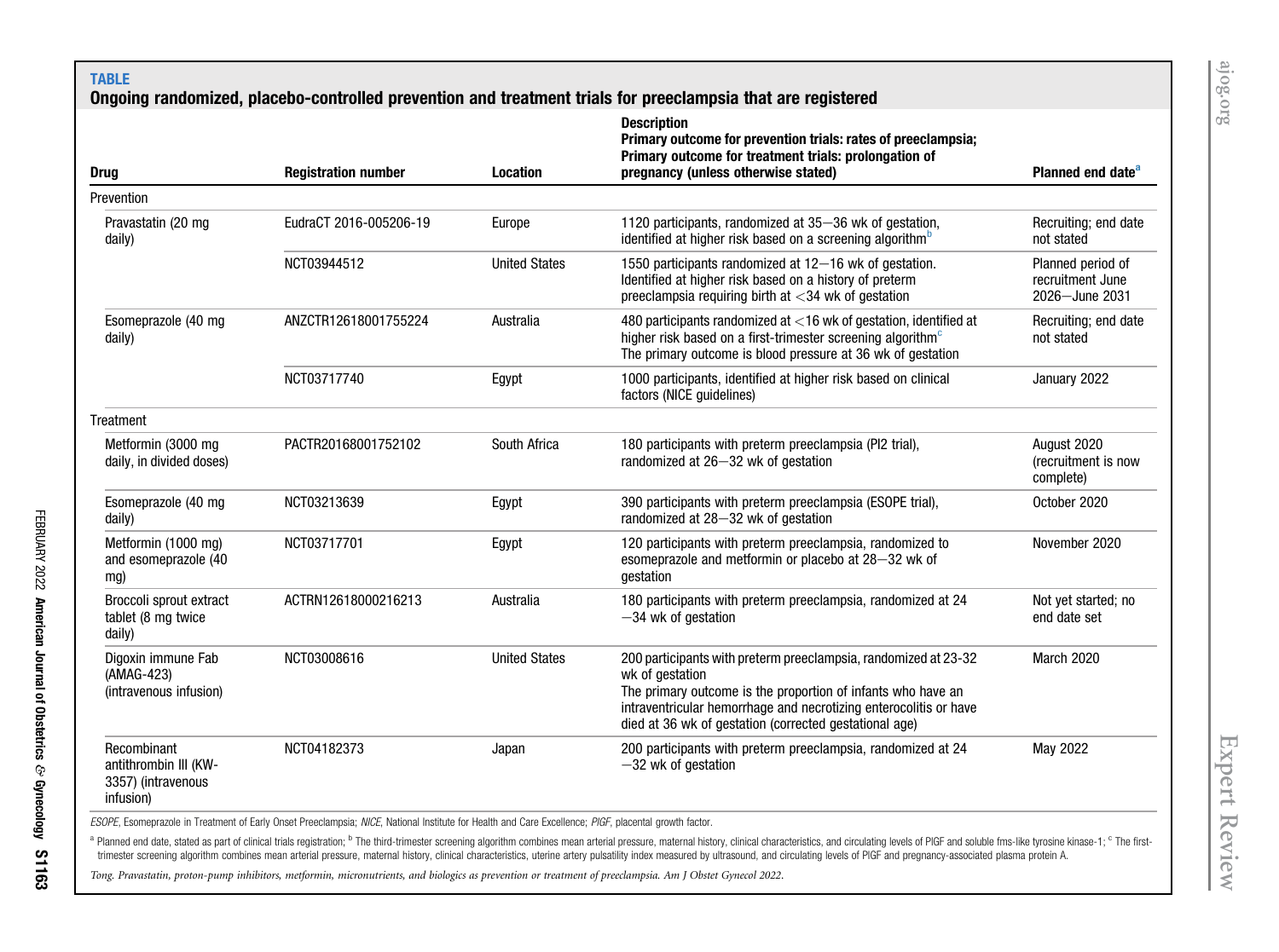identified 2 molecular targets where some of these drugs are acting.

We have shown that inhibiting the electron transport chain of the mitochondria (which produces energy) decreases placental sFlt-1 secretion, suggesting that the mitochondria positively regulate the secretion of  $sFlt-1$ .<sup>57</sup> We have also demonstrated that met-formin<sup>[57](#page-12-7)</sup> and esomeprazole<sup>[70](#page-12-18)</sup> decrease sFlt-1 production by inhibiting mitochondrial function. Although this identifies the mitochondria as a theoretical drug target, deliberately pursuing other drugs that perturb the function of this subcellular organ will need to be done with care given its critical role in generating intracellular energy.

The epidermal growth factor receptor pathway (EGFR) is a major cell signaling pathway that promotes cell survival and coordinates many intracellular processes. $70$ We have shown that the EGFR pathway also positively regulates the secretion of sFlt-1<sup>70</sup> and that statins, esomeprazole,<sup>70</sup> and sulfasalazine $^{71}$  $^{71}$  $^{71}$  may inhibit EGFR signaling to reduce sFlt-1 secretion.

Gefitinib is a molecularly targeted drug designed to inhibit EGFR to treat lung cancers. We have shown that gefitinib is potentially the most potent inhibitor of sFlt-1 of any small-molecule drug where very low drug concentrations are required to decrease sFlt-1 secretion in vitro.<sup>[70](#page-12-18)</sup> However, because EGFR signaling plays an important role in placental biology, any proposed human trial of gefitinib would need to be carefully designed with fetal safety as a major outcome.

There are likely to be other molecular circuits regulating sFlt-1 secretion besides the mitochondria and EGFR. For instance, we<sup>36</sup> and others<sup>[72](#page-12-20)</sup> have demonstrated that direct inhibition of the 3-hydroxy-methylglutaryl coenzyme A reductase pathway (the direct target of statins) can decrease sFlt-1 secretion. Furthermore, inhibiting the hypoxiainducible factor-1 alpha  $(HIF-1\alpha)$ pathway also reduces sFlt-1 secretion.<sup>[68](#page-12-21)</sup> Given that proton-pump inhibitors $49$ and metformin<sup>[73](#page-12-22)-75</sup> inhibit HIF-1 $\alpha$ expression, this may be another mechanism by which these drugs inhibit sFlt-1 release.

## Antioxidants, plant extracts, and micronutrients

Given the role of oxidative stress in the pathogenesis of preeclampsia, many drugs with antioxidant actions have been evaluated for their potential to prevent or treat preeclampsia. A very large clin-ical trial<sup>[76](#page-12-23)</sup> (n=10,154; RR of preeclampsia in the vitamin arm, 1.07; 95% CI,  $0.93-1.24$ ;  $P = 33$ ) dashed hope raised from an earlier trial<sup>[77](#page-12-24)</sup> that antioxidants, vitamin C and E, prevents preeclampsia.

Melatonin is a naturally occurring compound released by the pineal gland that regulates circadian rhythm. It is well known for its antioxidant properties. In preclinical studies, melatonin reduced placental oxidative stress and upregulated molecules involved in the antioxidant response.[78](#page-12-25) In a phase I single-arm trial, the team reported that 10 mg of oral melatonin (administered 3 times a day) to 20 women with preterm preeclampsia prolonged gestation by a median of  $6\pm2.3$  days and reduced the need for antihypertensive agents compared with that of 48 historic controls.[78](#page-12-25) No further trial of melatonin is registered.

MitoQ is a small molecule available as a nutritional supplement that targets mitochondrial oxidative stress (a major source of reactive oxygen species that cause intracellular oxidative stress). Yang et al<sup>[79](#page-12-26)</sup> recently showed that MitoQ reduced placental oxidative stress and resolved preeclampsia in a mouse model only if given later in pregnancy. Interestingly, it exacerbated the preeclampsia phenotype if commenced in early pregnancy, and they reasonably hypothesize that it was because oxidative stress plays a positive role in early placental development.

Polyphenols are micronutrients with antioxidant properties found in foods, such as berries, beans, vegetables, tea, nuts, and red wine. Flavonoids are antioxidants that confer fruit and vegetables their vivid colors. We have shown that adding the polyphenol resveratrol to placental cytotrophoblast up-regulates intracellular molecules involved in the antioxidant response and reduces sFlt-1 secretion,<sup>[80](#page-12-27)</sup> whereas others have shown

that resveratrol resolves the hypertensive phenotype in a pregnant rat model. $81$ There have now been many studies reporting that a number of micronutrients or plant-based extracts (including polyphenols and flavonoids) can resolve preeclampsia in animal models. $82-86$  $82-86$  A randomized treatment trial of broccoli sprout (enriched in the antioxidant sulforaphane $87$ ) has been registered (ANZCTR12618000216213)  $(Table)$ .  $88$ 

Regarding other micronutrients, high-dose folic acid supplementation had been proposed as a preventative treatment, but disappointingly, a large phase III trial did not find it to be beneficial (n=2464; RR of preeclampsia among women given 4 mg of folic acid was 1.10; 95% CI, 0.90 $-1.34$ ; P=.37).<sup>[89](#page-12-32)</sup> Nicotinamide (vitamin B3) had been shown to antagonize vasoconstriction and resolve the preeclampsia phenotype in 2 animal models. $90$  A small single-arm trial of nicotinamide administered to 25 women with preeclampsia is registered (NCT3419364).

Hence, micronutrients and plantbased extracts may merit testing in clinical trials given that they are widely consumed and well tolerated. However, given that preclinical studies have identified so many candidates with therapeutic potential, the challenge is to triage which ones should be tested in clinical trials. Perhaps a systematic preclinical screen comparing the candidates in similar models may be a pragmatic approach to choose which ones are prioritized for human trials.

#### Drugs targeting the nitric oxide synthase pathway

Enhancing elements of the nitric oxide synthase pathway has been a focus of therapeutic strategies given that increasing circulating levels of nitric oxide (made by nitric oxide synthase) may resolve maternal vascular disease. Considerable optimism was generated from a randomized trial comparing 50 mg of oral sildenafil given 3 times a day (enhances the action of nitric oxide) with placebo administered to 100 participants with preterm preeclampsia. Pregnancy duration was significantly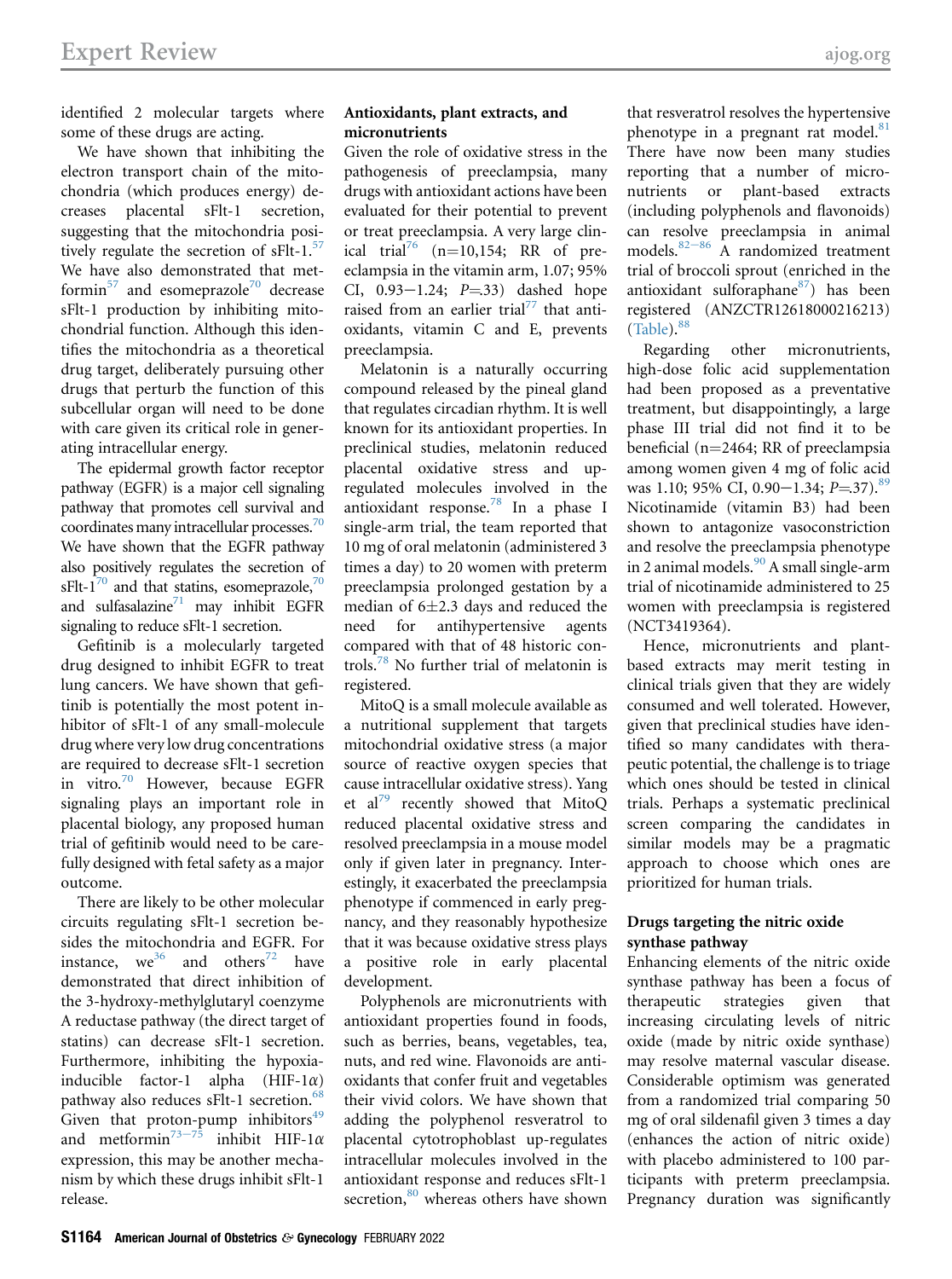and  $\frac{1}{2}$  . The contract  $\frac{1}{2}$  and  $\frac{1}{2}$  are viewed Reviewed Reviewed Reviewed Reviewed Reviewed Reviewed Reviewed Reviewed Reviewed Reviewed Reviewed Reviewed Reviewed Reviewed Reviewed Reviewed Reviewed Revi

lengthened by 4 days among those administered sildenafil (14.4 days [95% CI, 12.5-16.6] vs 10.4 days [95% CI, 8.4 $-12.3$ ]; P=.008), and there was evidence of reduced blood flow resistance of the uterine and umbilical arteries (measured by ultrasound). $91$  Unfortunately, since that trial, concerns have been raised regarding a possible association between prenatal exposure of sildenafil and neonatal death from pulmonary hypertension. $92$  Given this information, it is difficult to envisage that there could be enthusiasm to pursue sildenafil as a treatment for preeclampsia.

Vadillo-Ortega et al<sup>93</sup> published a randomized blinded prevention trial  $(n=222$  per arm), which found that edible bars with L-arginine (a substrate of nitric oxide) administered to women with a history of preeclampsia resulted in a remarkable reduction in rates of preeclampsia (RR, 0.17; 95% CI, 0.12-0.21). A small prevention trial reached a similar  $conclusion, <sup>94</sup>$  and there is preclinical support that L-arginine could prevent preeclampsia.<sup>[95](#page-13-3)[,96](#page-13-4)</sup> These leads make Larginine a promising concept. It is therefore disappointing that no large clinical trial appears to be registered.

A small trial of intravenous S-nitrosoglutathione (a nitric oxide donor) in 6 participants with preterm preeclampsia demonstrated a decreased blood pressure and showed trends toward improving several indices that reflect disease severity.<sup>[97](#page-13-5)</sup> In contrast, a blinded, randomized prevention trial of 100 participants comparing oral isosorbide mononitrate (nitric oxide donor) with placebo did find a difference in the incidence of preeclampsia, but it was likely to be underpowered.<sup>[98](#page-13-6)</sup>

Relaxin is an endogenous peptide hormone that increases nitric oxide production and may reduce endothelial dysfunction.[99](#page-13-7) A phase I trial of recombinant human relaxin administered to women with preterm preeclampsia was suspended without the results being reported (NCT00333307).

#### Apheresis

Apheresis was initially proposed as a treatment for preeclampsia in  $2003^{100}$  $2003^{100}$  $2003^{100}$  and  $2006^{101}$  $2006^{101}$  $2006^{101}$  based on the premise that it removed lipids that cause cardiovascular disease. Since those periods, the focus of treating preeclampsia with apheresis has shifted to its potential to remove sFlt-1 from the circulation. Thadhani et al $102$  modified dextran sulfate columns used for apheresis to preferentially remove sFlt-1 and conducted a pilot study in women with preterm preeclampsia. There was a 15% to 28% reduction in circulating sFlt-1 levels following a single apheresis treatment. Furthermore, 3 more women underwent serial apheresis treatments: circulating sFlt-1 transiently reduced after each treatment and the pregnancies lasted 15 to 23 days.<sup>102</sup> They subsequently reported the outcomes of 11 more women with preterm preeclampsia who had apheresis treatment (once or multiple times), $103$  and the group had pregnancies that potentially lasted longer than a contemporaneous preeclamptic cohort that did not have the treatment.<sup>[103](#page-13-11)</sup> There is a single-arm trial of apheresis treatment in 23 participants registered (healthy volunteers and women with preeclampsia) where safety is the primary outcome (NCT02923296).

Apheresis is invasive, and it will be challenging to undertake large clinical trials. Even without such trials, it may arguably find a role in treating disease occurring at very preterm gestations, where options are limited and the prognosis is grim (the analogy may be abdominal cerclage, offered to women who have had recurrent preterm birth at very early gestations even though evidence supporting this technique is only from case series $104$ ).

#### Monoclonal antibodies

Monoclonal antibodies may be an attractive drug class to treat preeclampsia as they are highly specific and can, in theory, be engineered so that they do not cross the placenta. TNF- $\alpha$  is a cytokine that is increased in preeclampsia<sup>[26](#page-11-18)</sup> and postulated to play an important role in the proinflammatory response associated with the disease. Etanercept is a fusion protein (used clinically to treat rheumatoid arthritis) where a portion of the TNF- $\alpha$  receptor is fused to the

constant (Fc) portion of the immunoglobulin G antibody. The TNF receptor on etanercept binds to circulating TNF- $\alpha$  and neutralizes its activity. Two teams have shown that etanercept can resolve the preeclampsia phenotype in rat models.[105](#page-13-13)[,106](#page-13-14)

Preeclampsia is associated with complement activation, and perturbing this system in a mouse model can produce clinical features of preeclampsia.<sup>[107](#page-13-15)</sup> There has been a case report where serial doses of the complement inhibitor eculizumab (a recombinant humanized monoclonal antibody (maB) used for hemolytic uremic syndrome) was used to treat a patient at 26 3/7 weeks' gestation with HELLP syndrome. Following treatment, her biochemistry (including significantly deranged liver function tests and low platelet counts) normalized, and she gained 17 days in gestation before being delivered at 29 2/7 weeks' gestation.<sup>[108](#page-13-16)</sup> There have also been 2 case reports where eculizumab was administered soon after birth to treat acute kidney injury and poor renal function arising from preeclampsia after they had failed to respond to dialysis.<sup>[109](#page-13-17),[110](#page-13-18)</sup> Both cases recovered fully. Although eculizumab may merit further investigation for its potential to treat preeclampsia, a downside is that it is exceptionally expensive.

Digoxin immune antigen-binding fragment (Fab), immunoglobulin fragments derived from sheep and used to treat digoxin toxicity, has been proposed as a treatment. The rationale is that endogenous digitalis-like factors block intracellular sodium pumps in the endothelium, leading to vasoconstriction. Digoxin immune Fab blocks these factors. There is a randomized trial that aims to administer digoxin immune Fab (NCT03008616) [\(Table\)](#page-6-0) or placebo to 200 women with preterm preeclampsia. It follows a pilot trial that suggests that it is safe and possibly improved renal blood flow (improved creatinine clearance), but it did not affect the use of antihy-pertensive medications.<sup>[111](#page-13-19)</sup>

#### Antithrombin III

Recombinant antithrombin III has been proposed as a treatment for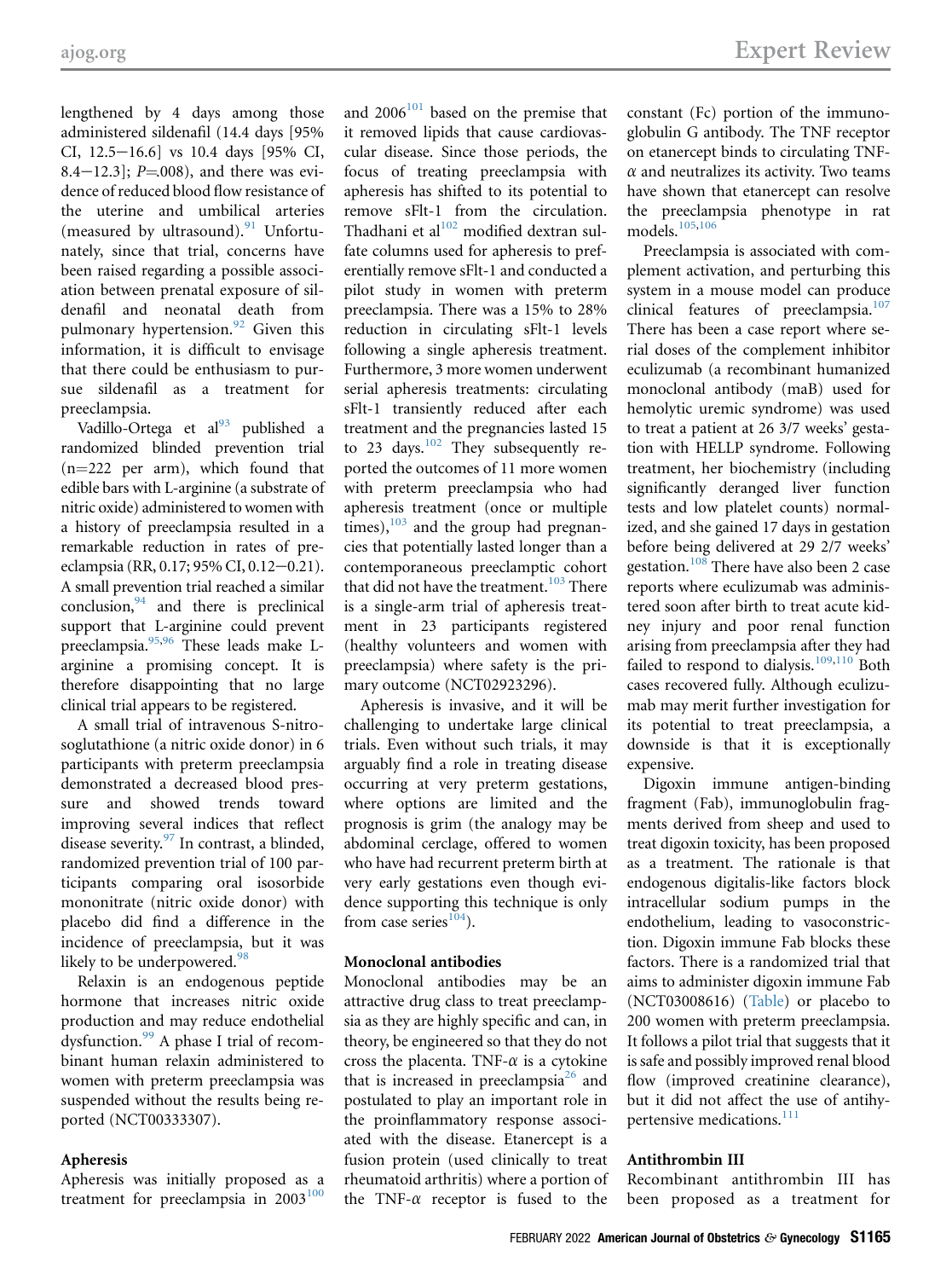preeclampsia given that it is postulated that its anti-inflammatory and anticoagulant properties may be beneficial. Unfortunately, a multicenter placebocontrolled treatment trial in the United States of women with preterm preeclampsia did not find a difference in the median increase in gestational age  $(5.0 \text{ days}$  [range,  $0-75$ ] in the treatment group and 6.0 days [range, 0–85] in the placebo group;  $P=95$ ).<sup>11</sup> A randomized treatment trial in Japan of another recombinant antithrombin III drug, KW-3357, is registered (NCT04182373) [\(Table\)](#page-6-0).

#### Placental growth factor

Administering PlGF may help overcome the loss of VEGF that is neutralized by circulating sFlt-1. This may restore blood vessel homeostasis and be a way to treat the disease. Makris et  $al<sup>113</sup>$  $al<sup>113</sup>$  $al<sup>113</sup>$  showed administering PlGF to a baboon model of preeclampsia (produced by ligating a uterine artery to induce placental hypoxia) resolved clinical parameters, including hypertension. Although encouraging, it is enormously costly and challenging to upscale the manufacture of whole proteins, such as PlGF, for human administration.

#### Short interfering RNAs

Recently, Turanov et  $al<sup>114</sup>$  $al<sup>114</sup>$  $al<sup>114</sup>$  published the use of short interfering RNA (siRNA) technology targeting sFlt-1. These are short RNA strands that exploit existing intracellular machinery to reduce the expression of the target proteins. The team generated siRNAs targeting sFlt-1, chemically modified so it can resist degradation and survive longer in the circulation, and demonstrated that it reduced sFlt-1 expression in mice. The siRNA also reduced circulating sFlt-1 and decreased blood pressure and proteinuria in a baboon model of preeclampsia.

Haase et al $^{115}$  $^{115}$  $^{115}$  also used siRNA technology and showed the silencing angiotensinogen resolved the preeclamptic phenotype in animal models, including proteinuria, hypertension, and fetal growth restriction (perturbations in the renin-angiotensin system causing endothelial dysfunction are a likely feature of preeclampsia $116$ ). It is a clever strategy given that most siRNAs administered into the venous circulation are taken up by the liver, which just happens to be where circulating angiotensinogen is synthesized. This means that the siRNAs can be simply administered intravenously and most will find its way to the liver. siRNA treatments can be produced at a scale and may prove an exciting development if translated into clinical trials.

#### Other novel approaches

Other scientifically sophisticated preclinical approaches shown to resolve a preeclampsia phenotype in animal models (but may still be remote from translation) include stem cells, $117$  nano-particle delivery of siRNAs,<sup>[118](#page-13-26)</sup> and a drug-carrying biopolymer that can retain an active drug (a peptide fragment that inhibits NF-kB, a master regulator of the proinflammatory response) in the maternal vascular compartment to inhibit maternal systemic inflammation (but prevent potentially deleterious placental transfer). $^{119}$  $^{119}$  $^{119}$ 

# Considerations in the design of future clinical trials

Almost all randomized treatment trials completed $56,112$  $56,112$  or in progress ([Table\)](#page-6-0) have been for preterm preeclampsia, where the primary outcome has been mostly focused on prolonging gestation (the StAmP trial that evaluated oral pravastatin was an exception, where a difference in circulating sFlt-1 was the primary outcome<sup>45</sup>). Gaining gestation seems an appropriate outcome for current treatment trials trying to identify drugs that can mitigate the pathophysiology of the disease (given none has been identified to date). For any that are discovered, they may need to be further evaluated in subsequent large phase III trials to see whether their administration can improve clinically relevant endpoints, such as maternal and neonatal outcomes.

There have been no treatment trials of drugs that may mitigate disease progression in cohorts with preeclampsia diagnosed at term gestation. Although the course of the disease itself will be

time limited (as women are usually delivered soon after diagnosis), preeclampsia with severe features can still occur, resulting in significant maternal morbidity. There is potentially an unmet demand for a drug that can temporize the disease at term gestation.

Interestingly, some prevention trials have taken the novel approach of a biomarker strategy to identify those at risk of preeclampsia. For instance, a phase II trial of esomeprazole is randomizing those identified at increased risk of preeclampsia on the basis of a first-trimester screening algorithm (combines maternal characteristics, ultrasound findings, and circulating levels of PlGF and pregnancy-associated plasma protein A; ANZCTR12618001755224) [\(Table\)](#page-6-0), and a phase III trial of pravastatin is identifying women on the basis of a screening test at 35 to 36 weeks' gestation (combines maternal characteristics and circulating levels of sFlt-1 and PlGF; EudraCT 2016- 005206-19) ([Table\)](#page-6-0). Given screening based on clinical history alone only has a modest positive predictive value (meaning most who are randomized are not destined to develop the disease) and poor sensitivity, $120$  incorporating biomarkers to identify women at increased risk may be a valuable approach to design large prevention trials.

#### Comment

There has been an encouraging escalation in research activity focused on identifying new treatment strategies for preeclampsia. The rise in the number of preclinical reports over recent years has been quite steep. In fact, there are now quite a bewildering number of candidates that seem to resolve various complications in animal models. It is further encouraging that there has also been an increase in clinical trials published over the last decade<sup>[45](#page-11-33),[56](#page-12-6),[91](#page-12-34),[112](#page-13-20)</sup> and others that are ongoing [\(Table](#page-6-0)).

Here, we wish to discuss a few points that may help sharpen the translational strategy for research teams pursuing preclinical concepts or who are contemplating clinical trials.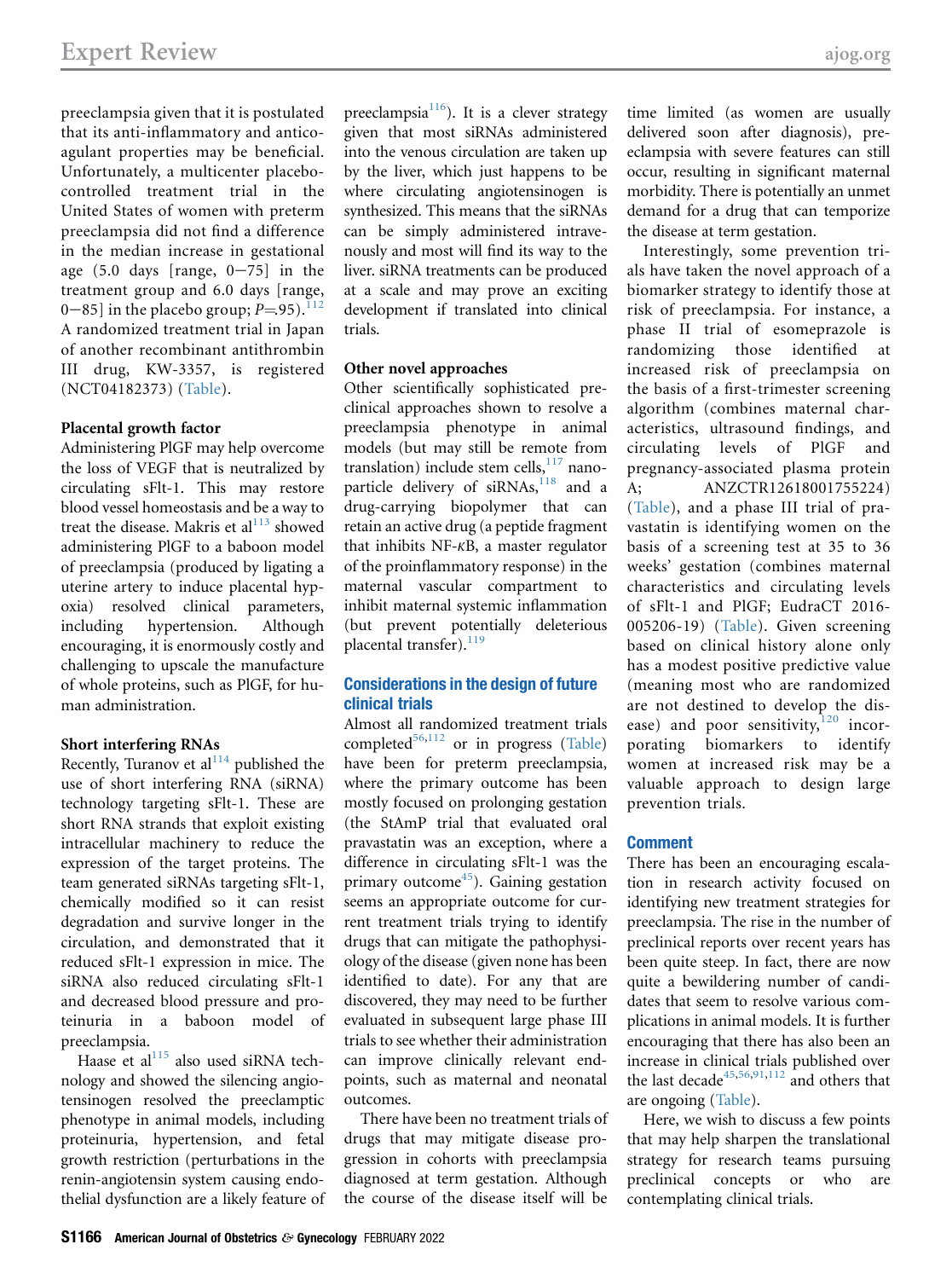First, it is evident that most candidate therapeutic agents for preeclampsia being examined are repurposed drugs: that is, drugs licensed to treat another medical condition and now identified for their potential to treat preeclampsia. Drug repurposing is a pragmatic way forward as it can fast-track promising preclinical concepts to trials given that safety data for the drug may exist. Hence, repurposing drugs can save many years of toxicologic and phase I safety trials.<sup>[121](#page-13-29)</sup> It is a strategy well worth pursuing.

However, it should also be noted that a disadvantage of the repurposing strategy is that it limits preclinical discovery to drugs already formulated. Major advances in therapeutic strategies for oncology have been made via molecularly targeted approaches<sup>122,123</sup>: generating new compounds tailored to target specific molecules that are known disease drivers. It is possible that repurposing may be effective in preventing preeclampsia (to modify the disease early in its pathogenesis), but more molecularly targeted approaches will be needed to treat preeclampsia because by the time the disease is clinically apparent, the placental and maternal vascular pathologies will be very advanced. This is may mean only molecularly targeted approaches will be potent enough to make an effective impact on clinical disease progression. The siRNA studies targeting sFlt- $1^{114}$  and angiotensinogen $115$  are examples of molecularly targeted approaches tailored specifically to preeclampsia, but research activity in this area arguably trails the field of oncology by decades.<sup>124</sup> We hope that more molecular-targeted approaches will be discovered and evaluated in trials.

Second, as we ponder which drugs may be best suited to be taken to clinical trials, it may be worth highlighting the distinction among developing drugs to prevent preeclampsia vs treating it. The first is efficacy: as noted, it may be more realistic to find agents to prevent preeclampsia compared with finding effective treatments to resolve advanced placental and maternal vascular diseases that are present by the time the disease clinically manifests.

Conversely, for a new drug to be clinically acceptable to prevent preeclampsia, it would need to be exceptionally safe. The reason is that all the screening approaches to identify women at risk of preeclampsia have modest value in accurately predicting preeclampsia; that is, a low positive predictive value.<sup>120</sup> This means any preventative treatment will be administered for many months to far more pregnancies that were never destined to develop the condition than those that were. In contrast, the threshold at which we may tolerate uncertainties around safety may be lower when contemplating treatments for clinical preeclampsia. This is because for treatment trials, it would be anticipated that the drug will be given to a select few (all of whom have the disease) for a few weeks, if not days, and well clear of early pregnancy, when the teratogenic risk is greatest. When considering these points, siRNA, monoclonal antibodies, and apheresis approaches may be better suited for treatment trials, whereas repurposing drugs may be better suited for large prevention trials.

Our final comment is that although there has been a pleasing increase in clinical trials of new candidates to treat or prevent preeclampsia, the overall number remains modest when compared with other specialties. A review in the field of oncology lamented that of 5000 to 10,000 drugs in oncology approved by the Federal Drug Administration, only 5% survive trials to reach the market. $121$  If our own therapeutics field was functioning even at 1% of this scale, it would mean, in theory, that we will have around 3 to 5 additional agents to use to treat or prevent preeclampsia, to add to the sole agent we have (aspirin).

With the raft of new candidate treatments, it may be time that we gather into large, international consortiums that remain together beyond the life of 1 trial. Our research field may benefit by forming expert committees (agnostic to any specific treatment option) to objectively prioritize which of the many preclinical offerings may be the lead candidates. Furthermore, the clinicians run trials to test them, 1 by 1. If these were done with success, the discovery of new agents that resolve the disease course of preeclampsia

could make a lasting impact, saving the lives of babies and mothers and decreasing the lifelong sequelae brought by this condition.

## **GLOSSARY**

aOR: adjusted odds ratio CI: confidence interval EGFR: epidermal growth factor receptor inhibitor Fab: antigen-binding fragment HELLP: hemolysis, elevated liver enzymes, low platelet count IL-6: interleukin-6 IQR: interquartile range NF-kB: nuclear factor kappa-light-chainenhancer of activated B cells PlGF: placental growth factor RR: relative risk ROS: reactive oxygen species sEng: soluble endoglin SFlt-1: soluble fms-like tyrosine kinase-1 siRNA: short interfering RNA TNF- $\alpha$ : tumor necrosis factor alpha VEGF: vascular endothelial growth factor

## **REFERENCES**

<span id="page-10-0"></span>1. [Ananth CV, Keyes KM, Wapner RJ. Pre](http://refhub.elsevier.com/S0002-9378(20)31071-1/sref1)[eclampsia rates in the United States, 1980-](http://refhub.elsevier.com/S0002-9378(20)31071-1/sref1) [2010: age-period-cohort analysis. BMJ](http://refhub.elsevier.com/S0002-9378(20)31071-1/sref1) [2013;347:f6564](http://refhub.elsevier.com/S0002-9378(20)31071-1/sref1).

<span id="page-10-1"></span>2. [Abalos E, Cuesta C, Grosso AL, Chou D,](http://refhub.elsevier.com/S0002-9378(20)31071-1/sref2) [Say L. Global and regional estimates of pre](http://refhub.elsevier.com/S0002-9378(20)31071-1/sref2)[eclampsia and eclampsia: a systematic review.](http://refhub.elsevier.com/S0002-9378(20)31071-1/sref2) [Eur J Obstet Gynecol Reprod Biol 2013;170:](http://refhub.elsevier.com/S0002-9378(20)31071-1/sref2) 1–[7](http://refhub.elsevier.com/S0002-9378(20)31071-1/sref2).

<span id="page-10-2"></span>3. [Mol BWJ, Roberts CT, Thangaratinam S,](http://refhub.elsevier.com/S0002-9378(20)31071-1/sref3) [Magee LA, de Groot CJM, Hofmeyr GJ. Pre](http://refhub.elsevier.com/S0002-9378(20)31071-1/sref3)[eclampsia. Lancet 2016;387:999](http://refhub.elsevier.com/S0002-9378(20)31071-1/sref3)–1011.

<span id="page-10-3"></span>4. [Wu P, Haththotuwa R, Kwok CS, et al.](http://refhub.elsevier.com/S0002-9378(20)31071-1/sref4) [Preeclampsia and future cardiovascular](http://refhub.elsevier.com/S0002-9378(20)31071-1/sref4) [health: a systematic review and meta-analysis.](http://refhub.elsevier.com/S0002-9378(20)31071-1/sref4) [Circ Cardiovasc Qual Outcomes 2017;10:](http://refhub.elsevier.com/S0002-9378(20)31071-1/sref4) [e003497](http://refhub.elsevier.com/S0002-9378(20)31071-1/sref4).

<span id="page-10-4"></span>5. [Leon LJ, McCarthy FP, Direk K, et al. Pre](http://refhub.elsevier.com/S0002-9378(20)31071-1/sref5)[eclampsia and cardiovascular disease in a large](http://refhub.elsevier.com/S0002-9378(20)31071-1/sref5) [UK pregnancy cohort of linked electronic health](http://refhub.elsevier.com/S0002-9378(20)31071-1/sref5) [records: a CALIBER study. Circulation](http://refhub.elsevier.com/S0002-9378(20)31071-1/sref5) [2019;140:1050](http://refhub.elsevier.com/S0002-9378(20)31071-1/sref5)–60.

<span id="page-10-5"></span>6. [Duley L, Meher S, Hunter KE, Seidler AL,](http://refhub.elsevier.com/S0002-9378(20)31071-1/sref6) [Askie LM. Antiplatelet agents for preventing pre](http://refhub.elsevier.com/S0002-9378(20)31071-1/sref6)[eclampsia and its complications. Cochrane](http://refhub.elsevier.com/S0002-9378(20)31071-1/sref6) [Database Syst Rev 2019;2019:CD004659.](http://refhub.elsevier.com/S0002-9378(20)31071-1/sref6)

<span id="page-10-6"></span>7. [Rolnik DL, Wright D, Poon LC, et al. Aspirin](http://refhub.elsevier.com/S0002-9378(20)31071-1/sref7) [versus placebo in pregnancies at high risk for](http://refhub.elsevier.com/S0002-9378(20)31071-1/sref7) [preterm preeclampsia. N Engl J Med 2017;377:](http://refhub.elsevier.com/S0002-9378(20)31071-1/sref7) [613](http://refhub.elsevier.com/S0002-9378(20)31071-1/sref7)–22.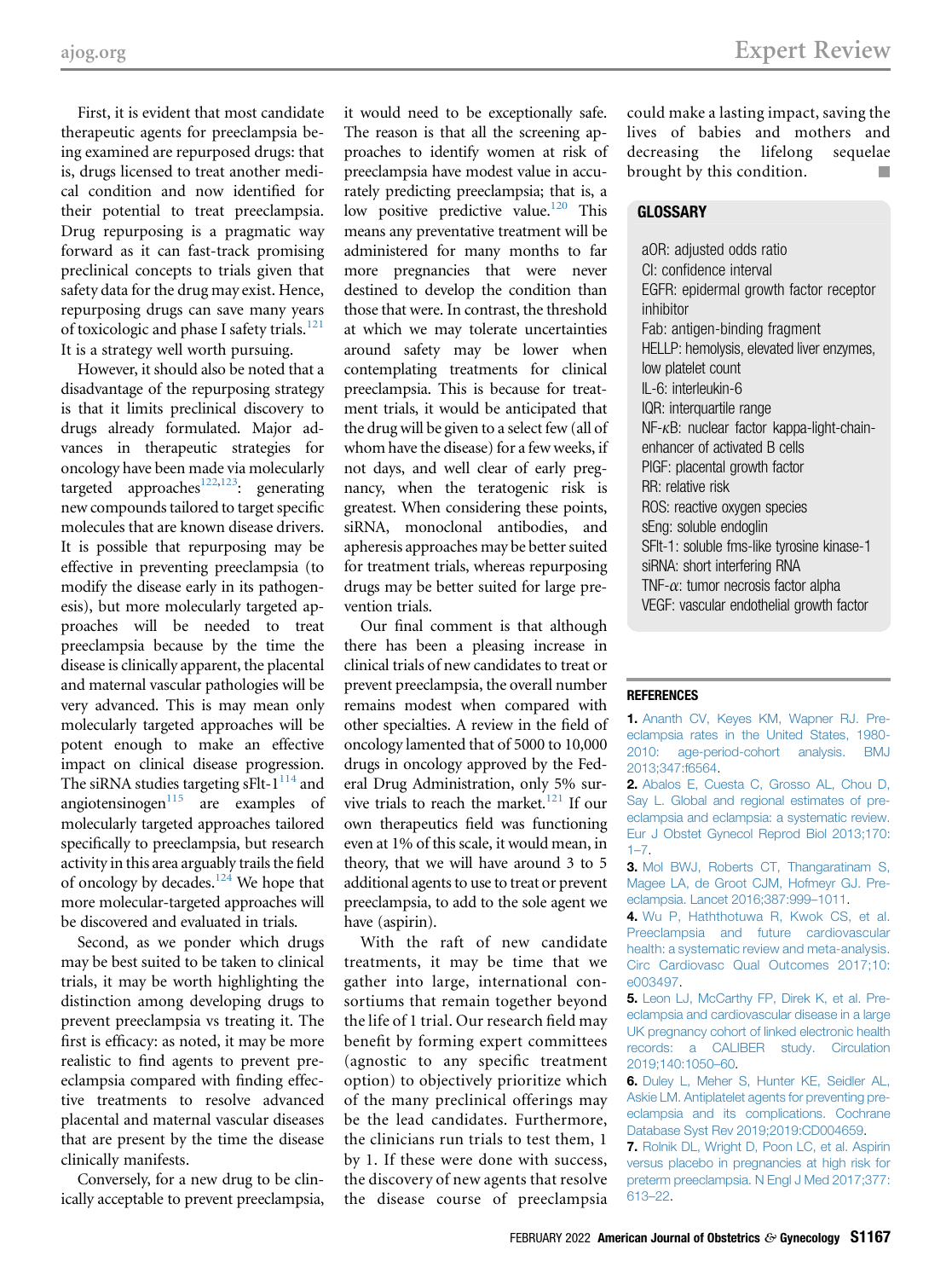<span id="page-11-0"></span>8. [Hoffman MK, Goudar SS, Kodkany BS, et al.](http://refhub.elsevier.com/S0002-9378(20)31071-1/sref8) [Low-dose aspirin for the prevention of preterm](http://refhub.elsevier.com/S0002-9378(20)31071-1/sref8) [delivery in nulliparous women with a singleton](http://refhub.elsevier.com/S0002-9378(20)31071-1/sref8) [pregnancy \(aspirin\): a randomised, double](http://refhub.elsevier.com/S0002-9378(20)31071-1/sref8)[blind, placebo-controlled trial. Lancet](http://refhub.elsevier.com/S0002-9378(20)31071-1/sref8) [2020;395:285](http://refhub.elsevier.com/S0002-9378(20)31071-1/sref8)–93.

<span id="page-11-1"></span>9. [Hofmeyr GJ, Lawrie TA, Atallah AN,](http://refhub.elsevier.com/S0002-9378(20)31071-1/sref9) [Torloni MR. Calcium supplementation during](http://refhub.elsevier.com/S0002-9378(20)31071-1/sref9) [pregnancy for preventing hypertensive disorders](http://refhub.elsevier.com/S0002-9378(20)31071-1/sref9) [and related problems. Cochrane Database Syst](http://refhub.elsevier.com/S0002-9378(20)31071-1/sref9) [Rev 2018;10:CD001059.](http://refhub.elsevier.com/S0002-9378(20)31071-1/sref9)

<span id="page-11-2"></span>10. [Hofmeyr GJ, Betrán AP, Singata-Madliki M,](http://refhub.elsevier.com/S0002-9378(20)31071-1/sref10) [et al. Prepregnancy and early pregnancy calcium](http://refhub.elsevier.com/S0002-9378(20)31071-1/sref10) [supplementation among women at high risk of](http://refhub.elsevier.com/S0002-9378(20)31071-1/sref10) [pre-eclampsia: a multicentre, double-blind,](http://refhub.elsevier.com/S0002-9378(20)31071-1/sref10) [randomised, placebo-controlled trial. Lancet](http://refhub.elsevier.com/S0002-9378(20)31071-1/sref10) [2019;393:330](http://refhub.elsevier.com/S0002-9378(20)31071-1/sref10)–9.

<span id="page-11-3"></span>11. [Roberts JM, Redman CW. Pre-eclampsia:](http://refhub.elsevier.com/S0002-9378(20)31071-1/sref11) [more than pregnancy-induced hypertension.](http://refhub.elsevier.com/S0002-9378(20)31071-1/sref11) [Lancet 1993;341:1447](http://refhub.elsevier.com/S0002-9378(20)31071-1/sref11)–51.

<span id="page-11-4"></span>12. [Burton GJ, Woods AW, Jauniaux E,](http://refhub.elsevier.com/S0002-9378(20)31071-1/sref12) [Kingdom JC. Rheological and physiological](http://refhub.elsevier.com/S0002-9378(20)31071-1/sref12) [consequences of conversion of the maternal](http://refhub.elsevier.com/S0002-9378(20)31071-1/sref12) [spiral arteries for uteroplacental blood](http://refhub.elsevier.com/S0002-9378(20)31071-1/sref12) flow dur[ing human pregnancy. Placenta 2009;30:](http://refhub.elsevier.com/S0002-9378(20)31071-1/sref12) [473](http://refhub.elsevier.com/S0002-9378(20)31071-1/sref12)–82.

<span id="page-11-5"></span>13. [Maynard SE, Min JY, Merchan J, et al.](http://refhub.elsevier.com/S0002-9378(20)31071-1/sref13) [Excess placental soluble fms-like tyrosine ki](http://refhub.elsevier.com/S0002-9378(20)31071-1/sref13)[nase 1 \(sFlt1\) may contribute to endothelial](http://refhub.elsevier.com/S0002-9378(20)31071-1/sref13) [dysfunction, hypertension, and proteinuria in](http://refhub.elsevier.com/S0002-9378(20)31071-1/sref13) [preeclampsia. J Clin Invest 2003;111:](http://refhub.elsevier.com/S0002-9378(20)31071-1/sref13) [649](http://refhub.elsevier.com/S0002-9378(20)31071-1/sref13)–58.

<span id="page-11-7"></span><span id="page-11-6"></span>14. [Levine RJ, Maynard SE, Qian C, et al.](http://refhub.elsevier.com/S0002-9378(20)31071-1/sref14) [Circulating angiogenic factors and the risk of](http://refhub.elsevier.com/S0002-9378(20)31071-1/sref14) [preeclampsia. N Engl J Med 2004;350:672](http://refhub.elsevier.com/S0002-9378(20)31071-1/sref14)–83. 15. [Levine RJ, Lam C, Qian C, et al. Soluble](http://refhub.elsevier.com/S0002-9378(20)31071-1/sref15) [endoglin and other circulating antiangiogenic](http://refhub.elsevier.com/S0002-9378(20)31071-1/sref15) [factors in preeclampsia. N Engl J Med](http://refhub.elsevier.com/S0002-9378(20)31071-1/sref15) [2006;355:992](http://refhub.elsevier.com/S0002-9378(20)31071-1/sref15)–1005.

<span id="page-11-8"></span>16. [Redman CW, Tannetta DS, Dragovic RA,](http://refhub.elsevier.com/S0002-9378(20)31071-1/sref16) [et al. Review: does size matter? Placental debris](http://refhub.elsevier.com/S0002-9378(20)31071-1/sref16) [and the pathophysiology of pre-eclampsia.](http://refhub.elsevier.com/S0002-9378(20)31071-1/sref16) [Placenta 2012;33\(Suppl\):S48](http://refhub.elsevier.com/S0002-9378(20)31071-1/sref16)–54.

<span id="page-11-9"></span>17. [Hill AB. The environment and disease: as](http://refhub.elsevier.com/S0002-9378(20)31071-1/sref17)[sociation or causation? 1965. J R Soc Med](http://refhub.elsevier.com/S0002-9378(20)31071-1/sref17) [2015;108:32](http://refhub.elsevier.com/S0002-9378(20)31071-1/sref17)–7.

<span id="page-11-10"></span>18. [Kleinrouweler CE, Wiegerinck MM, Ris-](http://refhub.elsevier.com/S0002-9378(20)31071-1/sref18)[Stalpers C, et al. Accuracy of circulating](http://refhub.elsevier.com/S0002-9378(20)31071-1/sref18) [placental growth factor, vascular endothelial](http://refhub.elsevier.com/S0002-9378(20)31071-1/sref18) [growth factor, soluble fms-like tyrosine kinase 1](http://refhub.elsevier.com/S0002-9378(20)31071-1/sref18) [and soluble endoglin in the prediction of pre](http://refhub.elsevier.com/S0002-9378(20)31071-1/sref18)[eclampsia: a systematic review and meta-anal](http://refhub.elsevier.com/S0002-9378(20)31071-1/sref18)[ysis. BJOG 2012;119:778](http://refhub.elsevier.com/S0002-9378(20)31071-1/sref18)–87.

<span id="page-11-11"></span>19. [Agrawal S, Cerdeira AS, Redman C,](http://refhub.elsevier.com/S0002-9378(20)31071-1/sref19) [Vatish M. Meta-analysis and systematic review](http://refhub.elsevier.com/S0002-9378(20)31071-1/sref19) [to assess the role of soluble fms-like tyrosine](http://refhub.elsevier.com/S0002-9378(20)31071-1/sref19) [kinase-1 and placenta growth factor ratio in](http://refhub.elsevier.com/S0002-9378(20)31071-1/sref19) [prediction of preeclampsia: the SaPPPhirE](http://refhub.elsevier.com/S0002-9378(20)31071-1/sref19) [study. Hypertension 2018;71:306](http://refhub.elsevier.com/S0002-9378(20)31071-1/sref19)–16.

<span id="page-11-12"></span>20. [Rana S, Karumanchi SA, Levine RJ, et al.](http://refhub.elsevier.com/S0002-9378(20)31071-1/sref20) [Sequential changes in antiangiogenic factors in](http://refhub.elsevier.com/S0002-9378(20)31071-1/sref20) [early pregnancy and risk of developing pre](http://refhub.elsevier.com/S0002-9378(20)31071-1/sref20)[eclampsia. Hypertension 2007;50:137](http://refhub.elsevier.com/S0002-9378(20)31071-1/sref20)–42.

<span id="page-11-13"></span>21. [Sovio U, Gaccioli F, Cook E, Hund M,](http://refhub.elsevier.com/S0002-9378(20)31071-1/sref21) [Charnock-Jones DS, Smith GC. Prediction of](http://refhub.elsevier.com/S0002-9378(20)31071-1/sref21) [preeclampsia using the soluble fms-like tyrosine](http://refhub.elsevier.com/S0002-9378(20)31071-1/sref21) [kinase 1 to placental growth factor ratio: a](http://refhub.elsevier.com/S0002-9378(20)31071-1/sref21)

[prospective cohort study of unselected nullipa](http://refhub.elsevier.com/S0002-9378(20)31071-1/sref21)[rous women. Hypertension 2017;69:731](http://refhub.elsevier.com/S0002-9378(20)31071-1/sref21)–8.

<span id="page-11-14"></span>22. [Costantine MM, Tamayo E, Lu F, et al. Using](http://refhub.elsevier.com/S0002-9378(20)31071-1/sref22) [pravastatin to improve the vascular reactivity in a](http://refhub.elsevier.com/S0002-9378(20)31071-1/sref22) [mouse model of soluble fms-like tyrosine kinase-](http://refhub.elsevier.com/S0002-9378(20)31071-1/sref22)[1-induced preeclampsia. Obstet Gynecol](http://refhub.elsevier.com/S0002-9378(20)31071-1/sref22) [2010;116:114](http://refhub.elsevier.com/S0002-9378(20)31071-1/sref22)–20.

<span id="page-11-15"></span>23. [Kumasawa K, Ikawa M, Kidoya H, et al.](http://refhub.elsevier.com/S0002-9378(20)31071-1/sref23) [Pravastatin induces placental growth factor](http://refhub.elsevier.com/S0002-9378(20)31071-1/sref23) [\(PGF\) and ameliorates preeclampsia in a mouse](http://refhub.elsevier.com/S0002-9378(20)31071-1/sref23) [model. Proc Natl Acad Sci USA 2011;108:](http://refhub.elsevier.com/S0002-9378(20)31071-1/sref23) [1451](http://refhub.elsevier.com/S0002-9378(20)31071-1/sref23)–5.

<span id="page-11-16"></span>24. [Laresgoiti-Servitje E. A leading role for the](http://refhub.elsevier.com/S0002-9378(20)31071-1/sref24) [immune system in the pathophysiology of pre](http://refhub.elsevier.com/S0002-9378(20)31071-1/sref24)[eclampsia. J Leukoc Biol 2013;94:247](http://refhub.elsevier.com/S0002-9378(20)31071-1/sref24)–57.

<span id="page-11-17"></span>25. [Redman CW, Sacks GP, Sargent IL. Pre](http://refhub.elsevier.com/S0002-9378(20)31071-1/sref25)[eclampsia: an excessive maternal in](http://refhub.elsevier.com/S0002-9378(20)31071-1/sref25)flammatory [response to pregnancy. Am J Obstet Gynecol](http://refhub.elsevier.com/S0002-9378(20)31071-1/sref25) [1999;180:499](http://refhub.elsevier.com/S0002-9378(20)31071-1/sref25)–506.

<span id="page-11-18"></span>26. [Lau SY, Guild SJ, Barrett CJ, et al. Tumor](http://refhub.elsevier.com/S0002-9378(20)31071-1/sref26) [necrosis factor-alpha, interleukin-6, and](http://refhub.elsevier.com/S0002-9378(20)31071-1/sref26) [interleukin-10 levels are altered in preeclampsia:](http://refhub.elsevier.com/S0002-9378(20)31071-1/sref26) [a systematic review and meta-analysis. Am J](http://refhub.elsevier.com/S0002-9378(20)31071-1/sref26) [Reprod Immunol 2013;70:412](http://refhub.elsevier.com/S0002-9378(20)31071-1/sref26)–27.

<span id="page-11-19"></span>27. [Raijmakers MT, Dechend R, Poston L.](http://refhub.elsevier.com/S0002-9378(20)31071-1/sref27) [Oxidative stress and preeclampsia: rationale for](http://refhub.elsevier.com/S0002-9378(20)31071-1/sref27) [antioxidant clinical trials. Hypertension 2004;44:](http://refhub.elsevier.com/S0002-9378(20)31071-1/sref27) [374](http://refhub.elsevier.com/S0002-9378(20)31071-1/sref27)–80.

<span id="page-11-20"></span>28. [Gratacós E, Casals E, Deulofeu R,](http://refhub.elsevier.com/S0002-9378(20)31071-1/sref28) [Cararach V, Alonso PL, Fortuny A. Lipid](http://refhub.elsevier.com/S0002-9378(20)31071-1/sref28) [peroxide and vitamin E patterns in pregnant](http://refhub.elsevier.com/S0002-9378(20)31071-1/sref28) [women with different types of hypertension in](http://refhub.elsevier.com/S0002-9378(20)31071-1/sref28) [pregnancy. Am J Obstet Gynecol 1998;178:](http://refhub.elsevier.com/S0002-9378(20)31071-1/sref28) [1072](http://refhub.elsevier.com/S0002-9378(20)31071-1/sref28)–6.

29. [Poranen AK, Ekblad U, Uotila P, Ahotupa M.](http://refhub.elsevier.com/S0002-9378(20)31071-1/sref29) [Lipid peroxidation and antioxidants in normal](http://refhub.elsevier.com/S0002-9378(20)31071-1/sref29) [and pre-eclamptic pregnancies. Placenta](http://refhub.elsevier.com/S0002-9378(20)31071-1/sref29) [1996;17:401](http://refhub.elsevier.com/S0002-9378(20)31071-1/sref29)–5.

30. [Matsubara S, Sato I. Enzyme histochemi](http://refhub.elsevier.com/S0002-9378(20)31071-1/sref30)[cally detectable NAD\(P\)H oxidase in human](http://refhub.elsevier.com/S0002-9378(20)31071-1/sref30) [placental trophoblasts: normal, preeclamptic,](http://refhub.elsevier.com/S0002-9378(20)31071-1/sref30) [and fetal growth restriction-complicated preg](http://refhub.elsevier.com/S0002-9378(20)31071-1/sref30)[nancy. Histochem Cell Biol 2001;116:1](http://refhub.elsevier.com/S0002-9378(20)31071-1/sref30)–7.

<span id="page-11-21"></span>31. [Madazli R, Benian A, Gümüs](http://refhub.elsevier.com/S0002-9378(20)31071-1/sref31)[ta](http://refhub.elsevier.com/S0002-9378(20)31071-1/sref31)s [K, Uzun H,](http://refhub.elsevier.com/S0002-9378(20)31071-1/sref31) [Ocak V, Aksu F. Lipid peroxidation and antioxi](http://refhub.elsevier.com/S0002-9378(20)31071-1/sref31)[dants in preeclampsia. Eur J Obstet Gynecol](http://refhub.elsevier.com/S0002-9378(20)31071-1/sref31) [Reprod Biol 1999;85:205](http://refhub.elsevier.com/S0002-9378(20)31071-1/sref31)–8.

<span id="page-11-22"></span>32. [Yau JW, Teoh H, Verma S. Endothelial cell](http://refhub.elsevier.com/S0002-9378(20)31071-1/sref32) [control of thrombosis. BMC Cardiovasc Disord](http://refhub.elsevier.com/S0002-9378(20)31071-1/sref32) [2015;15:130.](http://refhub.elsevier.com/S0002-9378(20)31071-1/sref32)

<span id="page-11-23"></span>33. [Weiner CP, Brandt J. Plasma antithrombin III](http://refhub.elsevier.com/S0002-9378(20)31071-1/sref33) [activity: an aid in the diagnosis of preeclampsia](http://refhub.elsevier.com/S0002-9378(20)31071-1/sref33)[eclampsia. Am J Obstet Gynecol 1982;142:](http://refhub.elsevier.com/S0002-9378(20)31071-1/sref33) [275](http://refhub.elsevier.com/S0002-9378(20)31071-1/sref33)–81.

<span id="page-11-24"></span>34. [Taylor RN, Crombleholme WR,](http://refhub.elsevier.com/S0002-9378(20)31071-1/sref34) [Friedman SA, Jones LA, Casal DC, Roberts JM.](http://refhub.elsevier.com/S0002-9378(20)31071-1/sref34) High plasma cellular fi[bronectin levels correlate](http://refhub.elsevier.com/S0002-9378(20)31071-1/sref34) [with biochemical and clinical features of pre](http://refhub.elsevier.com/S0002-9378(20)31071-1/sref34)[eclampsia but cannot be attributed to hyper](http://refhub.elsevier.com/S0002-9378(20)31071-1/sref34)[tension alone. Am J Obstet Gynecol 1991;165:](http://refhub.elsevier.com/S0002-9378(20)31071-1/sref34) 895–[901.](http://refhub.elsevier.com/S0002-9378(20)31071-1/sref34)

<span id="page-11-25"></span>35. [Yebyo HG, Aschmann HE, Kaufmann M,](http://refhub.elsevier.com/S0002-9378(20)31071-1/sref35) [Puhan MA. Comparative effectiveness and](http://refhub.elsevier.com/S0002-9378(20)31071-1/sref35) [safety of statins as a class and of speci](http://refhub.elsevier.com/S0002-9378(20)31071-1/sref35)fic [statins for primary prevention of cardiovascular](http://refhub.elsevier.com/S0002-9378(20)31071-1/sref35) [disease: a systematic review, meta-analysis,](http://refhub.elsevier.com/S0002-9378(20)31071-1/sref35) [and network meta-analysis of randomized trials](http://refhub.elsevier.com/S0002-9378(20)31071-1/sref35)

[with 94,283 participants. Am Heart J 2019;210:](http://refhub.elsevier.com/S0002-9378(20)31071-1/sref35) 18–[28](http://refhub.elsevier.com/S0002-9378(20)31071-1/sref35).

<span id="page-11-26"></span>36. [Brownfoot FC, Tong S, Hannan NJ, et al.](http://refhub.elsevier.com/S0002-9378(20)31071-1/sref36) [Effects of pravastatin on human placenta,](http://refhub.elsevier.com/S0002-9378(20)31071-1/sref36) [endothelium, and women with severe pre](http://refhub.elsevier.com/S0002-9378(20)31071-1/sref36)[eclampsia. Hypertension 2015;66:687](http://refhub.elsevier.com/S0002-9378(20)31071-1/sref36)–97. dis[cussion 445.](http://refhub.elsevier.com/S0002-9378(20)31071-1/sref36)

<span id="page-11-27"></span>37. [de Alwis N, Beard S, Mangwiro YT, et al.](http://refhub.elsevier.com/S0002-9378(20)31071-1/sref37) [Pravastatin as the statin of choice for reducing](http://refhub.elsevier.com/S0002-9378(20)31071-1/sref37) [pre-eclampsia-associated endothelial dysfunc](http://refhub.elsevier.com/S0002-9378(20)31071-1/sref37)[tion. Pregnancy Hypertens 2020;20:83](http://refhub.elsevier.com/S0002-9378(20)31071-1/sref37)–91.

<span id="page-11-28"></span>38. [Singh J, Ahmed A, Girardi G. Role of com](http://refhub.elsevier.com/S0002-9378(20)31071-1/sref38)[plement component C1q in the onset of pre](http://refhub.elsevier.com/S0002-9378(20)31071-1/sref38)[eclampsia in mice. Hypertension 2011;58:](http://refhub.elsevier.com/S0002-9378(20)31071-1/sref38) [716](http://refhub.elsevier.com/S0002-9378(20)31071-1/sref38)–24.

39. [Fox KA, Longo M, Tamayo E, et al. Effects of](http://refhub.elsevier.com/S0002-9378(20)31071-1/sref39) [pravastatin on mediators of vascular function in a](http://refhub.elsevier.com/S0002-9378(20)31071-1/sref39) [mouse model of soluble fms-like tyrosine kinase-](http://refhub.elsevier.com/S0002-9378(20)31071-1/sref39)[1-induced preeclampsia. Am J Obstet Gynecol](http://refhub.elsevier.com/S0002-9378(20)31071-1/sref39) [2011;205:366.e1](http://refhub.elsevier.com/S0002-9378(20)31071-1/sref39)–5.

40. [Bauer AJ, Banek CT, Needham K, et al.](http://refhub.elsevier.com/S0002-9378(20)31071-1/sref40) [Pravastatin attenuates hypertension, oxidative](http://refhub.elsevier.com/S0002-9378(20)31071-1/sref40) [stress, and angiogenic imbalance in rat model of](http://refhub.elsevier.com/S0002-9378(20)31071-1/sref40) [placental ischemia-induced hypertension. Hy](http://refhub.elsevier.com/S0002-9378(20)31071-1/sref40)[pertension 2013;61:1103](http://refhub.elsevier.com/S0002-9378(20)31071-1/sref40)–10.

<span id="page-11-29"></span>41. [Garrett N, Pombo J, Umpierrez M, Clark JE,](http://refhub.elsevier.com/S0002-9378(20)31071-1/sref41) [Simmons M, Girardi G. Pravastatin therapy](http://refhub.elsevier.com/S0002-9378(20)31071-1/sref41) [during preeclampsia prevents long-term](http://refhub.elsevier.com/S0002-9378(20)31071-1/sref41) [adverse health effects in mice. JCI Insight](http://refhub.elsevier.com/S0002-9378(20)31071-1/sref41) [2018;3:e120147](http://refhub.elsevier.com/S0002-9378(20)31071-1/sref41).

<span id="page-11-30"></span>42. Kräker K, O'[Driscoll JM, Schütte T, et al.](http://refhub.elsevier.com/S0002-9378(20)31071-1/sref42) [Statins reverse postpartum cardiovascular](http://refhub.elsevier.com/S0002-9378(20)31071-1/sref42) [dysfunction in a rat model of preeclampsia. Hy](http://refhub.elsevier.com/S0002-9378(20)31071-1/sref42)[pertension 2020;75:202](http://refhub.elsevier.com/S0002-9378(20)31071-1/sref42)–10.

<span id="page-11-31"></span>43. [Costantine MM, Cleary K, Hebert MF, et al.](http://refhub.elsevier.com/S0002-9378(20)31071-1/sref43) [Safety and pharmacokinetics of pravastatin](http://refhub.elsevier.com/S0002-9378(20)31071-1/sref43) [used for the prevention of preeclampsia in high](http://refhub.elsevier.com/S0002-9378(20)31071-1/sref43)[risk pregnant women: a pilot randomized](http://refhub.elsevier.com/S0002-9378(20)31071-1/sref43) [controlled trial. Am J Obstet Gynecol 2016;214:](http://refhub.elsevier.com/S0002-9378(20)31071-1/sref43) [720.e1](http://refhub.elsevier.com/S0002-9378(20)31071-1/sref43)–17.

<span id="page-11-32"></span>44. [Lefkou E, Mamopoulos A, Dagklis T,](http://refhub.elsevier.com/S0002-9378(20)31071-1/sref44) [Vosnakis C, Rousso D, Girardi G. Pravastatin](http://refhub.elsevier.com/S0002-9378(20)31071-1/sref44) [improves pregnancy outcomes in obstetric](http://refhub.elsevier.com/S0002-9378(20)31071-1/sref44) [antiphospholipid syndrome refractory to antith](http://refhub.elsevier.com/S0002-9378(20)31071-1/sref44)[rombotic therapy. J Clin Invest 2016;126:](http://refhub.elsevier.com/S0002-9378(20)31071-1/sref44) [2933](http://refhub.elsevier.com/S0002-9378(20)31071-1/sref44)–40.

<span id="page-11-33"></span>45. [Ahmed A, Williams DJ, Cheed V, et al. Pra](http://refhub.elsevier.com/S0002-9378(20)31071-1/sref45)[vastatin for early-onset pre-eclampsia: a rand](http://refhub.elsevier.com/S0002-9378(20)31071-1/sref45)[omised, blinded, placebo-controlled trial. BJOG](http://refhub.elsevier.com/S0002-9378(20)31071-1/sref45) [2020;127:478](http://refhub.elsevier.com/S0002-9378(20)31071-1/sref45)–88.

<span id="page-11-34"></span>46. [Zarek J, Koren G. The fetal safety of statins:](http://refhub.elsevier.com/S0002-9378(20)31071-1/sref46) [a systematic review and meta-analysis. J Obstet](http://refhub.elsevier.com/S0002-9378(20)31071-1/sref46) [Gynaecol Can 2014;36:506](http://refhub.elsevier.com/S0002-9378(20)31071-1/sref46)–9.

<span id="page-11-35"></span>47. [Nanovskaya TN, Patrikeeva SL, Paul J,](http://refhub.elsevier.com/S0002-9378(20)31071-1/sref47) [Costantine MM, Hankins GD, Ahmed MS. Trans](http://refhub.elsevier.com/S0002-9378(20)31071-1/sref47)[placental transfer and distribution of pravastatin.](http://refhub.elsevier.com/S0002-9378(20)31071-1/sref47) [Am J Obstet Gynecol 2013;209:373.e1](http://refhub.elsevier.com/S0002-9378(20)31071-1/sref47)–5.

<span id="page-11-36"></span>48. [Carson RA, Rudine AC, Tally SJ, et al. Sta](http://refhub.elsevier.com/S0002-9378(20)31071-1/sref48)[tins impact primary embryonic mouse neural](http://refhub.elsevier.com/S0002-9378(20)31071-1/sref48) [stem cell survival, cell death, and fate through](http://refhub.elsevier.com/S0002-9378(20)31071-1/sref48) [distinct mechanisms. PLoS One 2018;13:](http://refhub.elsevier.com/S0002-9378(20)31071-1/sref48) [e0196387](http://refhub.elsevier.com/S0002-9378(20)31071-1/sref48).

<span id="page-11-37"></span>49. [Onda K, Tong S, Beard S, et al. Proton](http://refhub.elsevier.com/S0002-9378(20)31071-1/sref49) [pump inhibitors decrease soluble fms-like tyro](http://refhub.elsevier.com/S0002-9378(20)31071-1/sref49)[sine kinase-1 and soluble endoglin secretion,](http://refhub.elsevier.com/S0002-9378(20)31071-1/sref49) [decrease hypertension, and rescue endothelial](http://refhub.elsevier.com/S0002-9378(20)31071-1/sref49) [dysfunction. Hypertension 2017;69:457](http://refhub.elsevier.com/S0002-9378(20)31071-1/sref49)–68.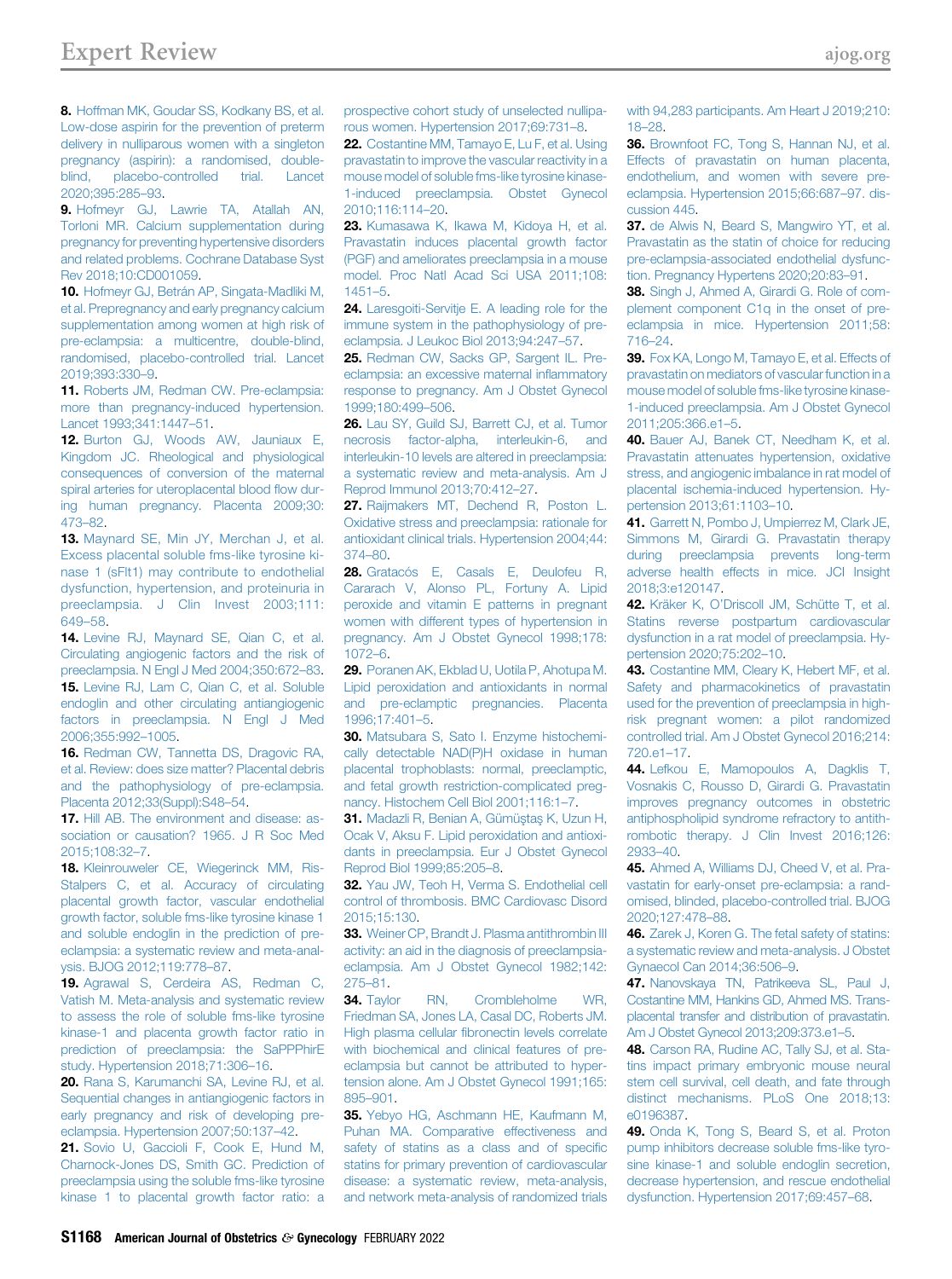<span id="page-12-0"></span>50. Shafi[k AN, Khattab MA, Osman AH.](http://refhub.elsevier.com/S0002-9378(20)31071-1/sref50) [Magnesium sulfate versus esomeprazole](http://refhub.elsevier.com/S0002-9378(20)31071-1/sref50) [impact on the neonates of preeclamptic rats.](http://refhub.elsevier.com/S0002-9378(20)31071-1/sref50) [Eur J Obstet Gynecol Reprod Biol 2018;225:](http://refhub.elsevier.com/S0002-9378(20)31071-1/sref50) [236](http://refhub.elsevier.com/S0002-9378(20)31071-1/sref50)–42.

<span id="page-12-1"></span>51. [Pasternak B, Hviid A. Use of proton-pump](http://refhub.elsevier.com/S0002-9378(20)31071-1/sref51) [inhibitors in early pregnancy and the risk](http://refhub.elsevier.com/S0002-9378(20)31071-1/sref51) [of birth defects. N Engl J Med 2010;363:](http://refhub.elsevier.com/S0002-9378(20)31071-1/sref51) [2114](http://refhub.elsevier.com/S0002-9378(20)31071-1/sref51)–23.

<span id="page-12-2"></span>52. [Matok I, Levy A, Wiznitzer A, Uziel E,](http://refhub.elsevier.com/S0002-9378(20)31071-1/sref52) [Koren G, Gorodischer R. The safety of fetal](http://refhub.elsevier.com/S0002-9378(20)31071-1/sref52) [exposure to proton-pump inhibitors during](http://refhub.elsevier.com/S0002-9378(20)31071-1/sref52) [pregnancy. Dig Dis Sci 2012;57:699](http://refhub.elsevier.com/S0002-9378(20)31071-1/sref52)–705.

<span id="page-12-3"></span>53. [Lai T, Wu M, Liu J, et al. Acid-suppressive](http://refhub.elsevier.com/S0002-9378(20)31071-1/sref53) [drug use during pregnancy and the risk of](http://refhub.elsevier.com/S0002-9378(20)31071-1/sref53) [childhood asthma: a meta-analysis. Pediatrics](http://refhub.elsevier.com/S0002-9378(20)31071-1/sref53) [2018;141:e20170889](http://refhub.elsevier.com/S0002-9378(20)31071-1/sref53).

<span id="page-12-4"></span>54. [Saleh L, Samantar R, Garrelds IM, van den](http://refhub.elsevier.com/S0002-9378(20)31071-1/sref54) [Meiracker AH, Visser W, Danser AHJ. Low sol](http://refhub.elsevier.com/S0002-9378(20)31071-1/sref54)[uble fms-like tyrosine kinase-1, endoglin, and](http://refhub.elsevier.com/S0002-9378(20)31071-1/sref54) [endothelin-1 levels in women with con](http://refhub.elsevier.com/S0002-9378(20)31071-1/sref54)firmed or [suspected preeclampsia using proton pump](http://refhub.elsevier.com/S0002-9378(20)31071-1/sref54) [inhibitors. Hypertension 2017;70:594](http://refhub.elsevier.com/S0002-9378(20)31071-1/sref54)–600.

<span id="page-12-5"></span>55. [Hastie R, Bergman L, Cluver CA, et al.](http://refhub.elsevier.com/S0002-9378(20)31071-1/sref55) [Proton pump inhibitors and preeclampsia risk](http://refhub.elsevier.com/S0002-9378(20)31071-1/sref55) [among 157 720 women. Hypertension 2019;73:](http://refhub.elsevier.com/S0002-9378(20)31071-1/sref55) [1097](http://refhub.elsevier.com/S0002-9378(20)31071-1/sref55)–103.

<span id="page-12-6"></span>56. [Cluver CA, Hannan NJ, van Papendorp E,](http://refhub.elsevier.com/S0002-9378(20)31071-1/sref56) [et al. Esomeprazole to treat women with preterm](http://refhub.elsevier.com/S0002-9378(20)31071-1/sref56) [preeclampsia: a randomized placebo controlled](http://refhub.elsevier.com/S0002-9378(20)31071-1/sref56) [trial. Am J Obstet Gynecol 2018;219:388.](http://refhub.elsevier.com/S0002-9378(20)31071-1/sref56) e1–[17](http://refhub.elsevier.com/S0002-9378(20)31071-1/sref56).

<span id="page-12-7"></span>57. [Brownfoot FC, Hastie R, Hannan NJ, et al.](http://refhub.elsevier.com/S0002-9378(20)31071-1/sref57) [Metformin as a prevention and treatment for](http://refhub.elsevier.com/S0002-9378(20)31071-1/sref57) [preeclampsia: effects on soluble fms-like tyro](http://refhub.elsevier.com/S0002-9378(20)31071-1/sref57)[sine kinase 1 and soluble endoglin secretion and](http://refhub.elsevier.com/S0002-9378(20)31071-1/sref57) [endothelial dysfunction. Am J Obstet Gynecol](http://refhub.elsevier.com/S0002-9378(20)31071-1/sref57) [2016;214:356.e1](http://refhub.elsevier.com/S0002-9378(20)31071-1/sref57)–15.

<span id="page-12-8"></span>58. [Hu J, Zhang J, Zhu B. Protective effect of](http://refhub.elsevier.com/S0002-9378(20)31071-1/sref58) [metformin on a rat model of lipopolysaccharide](http://refhub.elsevier.com/S0002-9378(20)31071-1/sref58)[induced preeclampsia. Fundam Clin Pharmacol](http://refhub.elsevier.com/S0002-9378(20)31071-1/sref58) [2019;33:649](http://refhub.elsevier.com/S0002-9378(20)31071-1/sref58)–58.

<span id="page-12-9"></span>59. Wang F, Cao G, Yi W, Li L, Cao X, Effect of [metformin on a preeclampsia-like mouse model](http://refhub.elsevier.com/S0002-9378(20)31071-1/sref59) [induced by high-fat diet. BioMed Res Int](http://refhub.elsevier.com/S0002-9378(20)31071-1/sref59) [2019;2019:6547019.](http://refhub.elsevier.com/S0002-9378(20)31071-1/sref59)

<span id="page-12-10"></span>60. [Syngelaki A, Nicolaides KH, Balani J, et al.](http://refhub.elsevier.com/S0002-9378(20)31071-1/sref60) [Metformin versus placebo in obese pregnant](http://refhub.elsevier.com/S0002-9378(20)31071-1/sref60) [women without diabetes mellitus. N Engl J Med](http://refhub.elsevier.com/S0002-9378(20)31071-1/sref60) [2016;374:434](http://refhub.elsevier.com/S0002-9378(20)31071-1/sref60)–43.

<span id="page-12-11"></span>61. [Alqudah A, McKinley MC, McNally R,](http://refhub.elsevier.com/S0002-9378(20)31071-1/sref61) [et al. Risk of pre-eclampsia in women taking](http://refhub.elsevier.com/S0002-9378(20)31071-1/sref61) [metformin: a systematic review and meta](http://refhub.elsevier.com/S0002-9378(20)31071-1/sref61)[analysis. Diabet Med 2018;35:160](http://refhub.elsevier.com/S0002-9378(20)31071-1/sref61)–72.

<span id="page-12-12"></span>62. [Landi SN, Radke S, Engel SM, et al. Asso](http://refhub.elsevier.com/S0002-9378(20)31071-1/sref62)[ciation of long-term child growth and develop](http://refhub.elsevier.com/S0002-9378(20)31071-1/sref62)[mental outcomes with metformin vs insulin](http://refhub.elsevier.com/S0002-9378(20)31071-1/sref62) [treatment for gestational diabetes. JAMA](http://refhub.elsevier.com/S0002-9378(20)31071-1/sref62) [Pediatr 2019;173:160](http://refhub.elsevier.com/S0002-9378(20)31071-1/sref62)–8.

<span id="page-12-13"></span>63. [Barbour LA, Scifres C, Valent AM, et al.](http://refhub.elsevier.com/S0002-9378(20)31071-1/sref63) [A cautionary response to SMFM statement:](http://refhub.elsevier.com/S0002-9378(20)31071-1/sref63) [pharmacological treatment of gestational dia](http://refhub.elsevier.com/S0002-9378(20)31071-1/sref63)[betes. Am J Obstet Gynecol 2018;219:367.](http://refhub.elsevier.com/S0002-9378(20)31071-1/sref63) [e1](http://refhub.elsevier.com/S0002-9378(20)31071-1/sref63)–7.

<span id="page-12-14"></span>64. [Cluver C, Walker SP, Mol BW, et al.](http://refhub.elsevier.com/S0002-9378(20)31071-1/sref64) [A double blind, randomised, placebo-controlled](http://refhub.elsevier.com/S0002-9378(20)31071-1/sref64) trial to evaluate the effi[cacy of metformin to treat](http://refhub.elsevier.com/S0002-9378(20)31071-1/sref64) [preterm pre-eclampsia \(PI2 trial\): study protocol.](http://refhub.elsevier.com/S0002-9378(20)31071-1/sref64) [BMJ Open 2019;9:e025809.](http://refhub.elsevier.com/S0002-9378(20)31071-1/sref64)

<span id="page-12-15"></span>65. [Tong S, Decloedt E, Kaitu](http://refhub.elsevier.com/S0002-9378(20)31071-1/sref65)'u-Lino T, et al. [Clinical trial of metformin to treat preterm pre](http://refhub.elsevier.com/S0002-9378(20)31071-1/sref65)[eclampsia: pharmacokinetics and biomarker](http://refhub.elsevier.com/S0002-9378(20)31071-1/sref65) [studies. Pregnancy Hypertens](http://refhub.elsevier.com/S0002-9378(20)31071-1/sref65) [2018;13\(Suppl1\):S97.](http://refhub.elsevier.com/S0002-9378(20)31071-1/sref65)

<span id="page-12-16"></span>66. [Brownfoot FC, Hannan NJ, Cannon P, et al.](http://refhub.elsevier.com/S0002-9378(20)31071-1/sref66) [Sulfasalazine reduces placental secretion of](http://refhub.elsevier.com/S0002-9378(20)31071-1/sref66) [antiangiogenic factors, up-regulates the secre](http://refhub.elsevier.com/S0002-9378(20)31071-1/sref66)[tion of placental growth factor and rescues](http://refhub.elsevier.com/S0002-9378(20)31071-1/sref66) [endothelial dysfunction. EBioMedicine 2019;41:](http://refhub.elsevier.com/S0002-9378(20)31071-1/sref66) [636](http://refhub.elsevier.com/S0002-9378(20)31071-1/sref66)–48.

<span id="page-12-17"></span>67. [Onda K, Tong S, Nakahara A, et al. Sofal](http://refhub.elsevier.com/S0002-9378(20)31071-1/sref67)[cone upregulates the nuclear factor \(erythroid](http://refhub.elsevier.com/S0002-9378(20)31071-1/sref67)[derived 2\)-like 2/heme oxygenase-1 pathway,](http://refhub.elsevier.com/S0002-9378(20)31071-1/sref67) [reduces soluble fms-like tyrosine kinase-1, and](http://refhub.elsevier.com/S0002-9378(20)31071-1/sref67) [quenches endothelial dysfunction: potential](http://refhub.elsevier.com/S0002-9378(20)31071-1/sref67) [therapeutic for preeclampsia. Hypertension](http://refhub.elsevier.com/S0002-9378(20)31071-1/sref67) [2015;65:855](http://refhub.elsevier.com/S0002-9378(20)31071-1/sref67)–62.

<span id="page-12-21"></span>68. [Brownfoot FC, Tong S, Hannan NJ, et al. YC-](http://refhub.elsevier.com/S0002-9378(20)31071-1/sref68)[1 reduces placental sFlt-1 and soluble endoglin](http://refhub.elsevier.com/S0002-9378(20)31071-1/sref68) [production and decreases endothelial dysfunc](http://refhub.elsevier.com/S0002-9378(20)31071-1/sref68)[tion: a possible therapeutic for preeclampsia. Mol](http://refhub.elsevier.com/S0002-9378(20)31071-1/sref68) [Cell Endocrinol 2015;413:202](http://refhub.elsevier.com/S0002-9378(20)31071-1/sref68)–8.

69. [Rana S, Rajakumar A, Geahchan C, et al.](http://refhub.elsevier.com/S0002-9378(20)31071-1/sref69) [Ouabain inhibits placental sFlt1 production by](http://refhub.elsevier.com/S0002-9378(20)31071-1/sref69) [repressing HSP27-dependent HIF-1](http://refhub.elsevier.com/S0002-9378(20)31071-1/sref69) $\alpha$  pathway. [FASEB J 2014;28:4324](http://refhub.elsevier.com/S0002-9378(20)31071-1/sref69)–34.

<span id="page-12-18"></span>70. [Hastie R, Brownfoot FC, Pritchard N, et al.](http://refhub.elsevier.com/S0002-9378(20)31071-1/sref70) [EGFR \(epidermal growth factor receptor\)](http://refhub.elsevier.com/S0002-9378(20)31071-1/sref70) [signaling and the mitochondria regulate sFlt-1](http://refhub.elsevier.com/S0002-9378(20)31071-1/sref70) [\(soluble fms-like tyrosine kinase-1\) secretion.](http://refhub.elsevier.com/S0002-9378(20)31071-1/sref70) [Hypertension 2019;73:659](http://refhub.elsevier.com/S0002-9378(20)31071-1/sref70)–70.

<span id="page-12-19"></span>71. [Hastie R, Brownfoot FC, Cannon P, et al.](http://refhub.elsevier.com/S0002-9378(20)31071-1/sref71) [Sulfasalazine decreases soluble fms-like](http://refhub.elsevier.com/S0002-9378(20)31071-1/sref71) [tyrosine kinase-1 secretion potentially via in](http://refhub.elsevier.com/S0002-9378(20)31071-1/sref71)[hibition of upstream placental epidermal](http://refhub.elsevier.com/S0002-9378(20)31071-1/sref71) [growth factor receptor signalling. Placenta](http://refhub.elsevier.com/S0002-9378(20)31071-1/sref71) [2019;87:53](http://refhub.elsevier.com/S0002-9378(20)31071-1/sref71)–7.

<span id="page-12-20"></span>72. [Cudmore M, Ahmad S, Al-Ani B, et al.](http://refhub.elsevier.com/S0002-9378(20)31071-1/sref72) [Negative regulation of soluble Flt-1 and soluble](http://refhub.elsevier.com/S0002-9378(20)31071-1/sref72) [endoglin release by heme oxygenase-1. Circu](http://refhub.elsevier.com/S0002-9378(20)31071-1/sref72)[lation 2007;115:1789](http://refhub.elsevier.com/S0002-9378(20)31071-1/sref72)–97.

<span id="page-12-22"></span>73. [Wheaton WW, Weinberg SE,](http://refhub.elsevier.com/S0002-9378(20)31071-1/sref73) [Hamanaka RB, et al. Metformin inhibits mito](http://refhub.elsevier.com/S0002-9378(20)31071-1/sref73)[chondrial complex I of cancer cells to reduce](http://refhub.elsevier.com/S0002-9378(20)31071-1/sref73) [tumorigenesis. Elife 2014;3:e02242.](http://refhub.elsevier.com/S0002-9378(20)31071-1/sref73)

74. [Andrzejewski S, Gravel SP, Pollak M, St-](http://refhub.elsevier.com/S0002-9378(20)31071-1/sref74)[Pierre J. Metformin directly acts on mitochondria](http://refhub.elsevier.com/S0002-9378(20)31071-1/sref74) [to alter cellular bioenergetics. Cancer Metab](http://refhub.elsevier.com/S0002-9378(20)31071-1/sref74) [2014;2:12](http://refhub.elsevier.com/S0002-9378(20)31071-1/sref74).

75. [Garcia A, Tisman G. Metformin, B\(12\), and](http://refhub.elsevier.com/S0002-9378(20)31071-1/sref75) [enhanced breast cancer response to chemo](http://refhub.elsevier.com/S0002-9378(20)31071-1/sref75)[therapy. J Clin Oncol 2010;28:e19. author reply](http://refhub.elsevier.com/S0002-9378(20)31071-1/sref75) [e20](http://refhub.elsevier.com/S0002-9378(20)31071-1/sref75).

<span id="page-12-23"></span>76. [Roberts JM, Myatt L, Spong CY, et al. Vi](http://refhub.elsevier.com/S0002-9378(20)31071-1/sref76)[tamins C and E to prevent complications of](http://refhub.elsevier.com/S0002-9378(20)31071-1/sref76) [pregnancy-associated hypertension. N Engl J](http://refhub.elsevier.com/S0002-9378(20)31071-1/sref76) [Med 2010;362:1282](http://refhub.elsevier.com/S0002-9378(20)31071-1/sref76)–91.

<span id="page-12-24"></span>77. [Chappell LC, Seed PT, Briley AL, et al. Effect](http://refhub.elsevier.com/S0002-9378(20)31071-1/sref77) [of antioxidants on the occurrence of pre](http://refhub.elsevier.com/S0002-9378(20)31071-1/sref77)[eclampsia in women at increased risk: a rando](http://refhub.elsevier.com/S0002-9378(20)31071-1/sref77)[mised trial. Lancet 1999;354:810](http://refhub.elsevier.com/S0002-9378(20)31071-1/sref77)–6.

<span id="page-12-25"></span>78. [Hobson SR, Gurusinghe S, Lim R, et al.](http://refhub.elsevier.com/S0002-9378(20)31071-1/sref78) [Melatonin improves endothelial function in vitro](http://refhub.elsevier.com/S0002-9378(20)31071-1/sref78) [and prolongs pregnancy in women with early-](http://refhub.elsevier.com/S0002-9378(20)31071-1/sref78) [onset preeclampsia. J Pineal Res 2018;65:](http://refhub.elsevier.com/S0002-9378(20)31071-1/sref78) [e12508.](http://refhub.elsevier.com/S0002-9378(20)31071-1/sref78)

<span id="page-12-26"></span>79. [Yang Y, Xu P, Zhu F, et al. The potent anti](http://refhub.elsevier.com/S0002-9378(20)31071-1/sref79)[oxidant MitoQ protects against preeclampsia](http://refhub.elsevier.com/S0002-9378(20)31071-1/sref79) [during late gestation but increases the risk of](http://refhub.elsevier.com/S0002-9378(20)31071-1/sref79) [preeclampsia when administered in early preg](http://refhub.elsevier.com/S0002-9378(20)31071-1/sref79)[nancy. Antioxid Redox Signal 2020 \[Epub ahead](http://refhub.elsevier.com/S0002-9378(20)31071-1/sref79) [of print\]](http://refhub.elsevier.com/S0002-9378(20)31071-1/sref79).

<span id="page-12-27"></span>80. [Hannan NJ, Brownfoot FC, Cannon P, et al.](http://refhub.elsevier.com/S0002-9378(20)31071-1/sref80) [Resveratrol inhibits release of soluble fms-like](http://refhub.elsevier.com/S0002-9378(20)31071-1/sref80) [tyrosine kinase \(sFlt-1\) and soluble endoglin](http://refhub.elsevier.com/S0002-9378(20)31071-1/sref80) [and improves vascular dysfunction - implica](http://refhub.elsevier.com/S0002-9378(20)31071-1/sref80)[tions as a preeclampsia treatment. Sci Rep](http://refhub.elsevier.com/S0002-9378(20)31071-1/sref80) [2017;7:1819](http://refhub.elsevier.com/S0002-9378(20)31071-1/sref80).

<span id="page-12-28"></span>81. [Jia X, Zhang R, Guo J, et al. Resveratrol](http://refhub.elsevier.com/S0002-9378(20)31071-1/sref81) [supplementation prevents hypertension in hy](http://refhub.elsevier.com/S0002-9378(20)31071-1/sref81)[pertensive pregnant rats by increasing sodium](http://refhub.elsevier.com/S0002-9378(20)31071-1/sref81) [excretion and serum nitric oxide level. Int J](http://refhub.elsevier.com/S0002-9378(20)31071-1/sref81) [Hypertens 2020;2020:4154010.](http://refhub.elsevier.com/S0002-9378(20)31071-1/sref81)

<span id="page-12-29"></span>82. [da Silva AS, Nunes DVQ, Carvalho LCDRM,](http://refhub.elsevier.com/S0002-9378(20)31071-1/sref82) [et al. Açai \(Euterpe oleracea Mart\) seed extract](http://refhub.elsevier.com/S0002-9378(20)31071-1/sref82) [protects against maternal vascular dysfunction,](http://refhub.elsevier.com/S0002-9378(20)31071-1/sref82) [hypertension, and fetal growth restriction in](http://refhub.elsevier.com/S0002-9378(20)31071-1/sref82) [experimental preeclampsia. Hypertens Preg](http://refhub.elsevier.com/S0002-9378(20)31071-1/sref82)[nancy 2020;39:211](http://refhub.elsevier.com/S0002-9378(20)31071-1/sref82)–9.

83. [Li Q, Yin L, Si Y, Zhang C, Meng Y, Yang W.](http://refhub.elsevier.com/S0002-9378(20)31071-1/sref83) The biofl[avonoid quercetin improves patho](http://refhub.elsevier.com/S0002-9378(20)31071-1/sref83)[physiology in a rat model of preeclampsia. Bio](http://refhub.elsevier.com/S0002-9378(20)31071-1/sref83)[med Pharmacother 2020;127:110122](http://refhub.elsevier.com/S0002-9378(20)31071-1/sref83).

84. [Williamson RD, McCarthy FP, Manna S,](http://refhub.elsevier.com/S0002-9378(20)31071-1/sref84) et al.  $L-(+)$ -ergothioneine significantly im[proves the clinical characteristics of pre](http://refhub.elsevier.com/S0002-9378(20)31071-1/sref84)[eclampsia in the reduced uterine perfusion](http://refhub.elsevier.com/S0002-9378(20)31071-1/sref84) [pressure rat model. Hypertension 2020;75:](http://refhub.elsevier.com/S0002-9378(20)31071-1/sref84) [561](http://refhub.elsevier.com/S0002-9378(20)31071-1/sref84)–8.

85. [Huang J, Zheng L, Wang F, Su Y, Kong H,](http://refhub.elsevier.com/S0002-9378(20)31071-1/sref85) [Xin H. Mangiferin ameliorates placental oxidative](http://refhub.elsevier.com/S0002-9378(20)31071-1/sref85) [stress and activates PI3K/Akt/mTOR pathway in](http://refhub.elsevier.com/S0002-9378(20)31071-1/sref85) [mouse model of preeclampsia. Arch Pharm Res](http://refhub.elsevier.com/S0002-9378(20)31071-1/sref85) [2020;43:233](http://refhub.elsevier.com/S0002-9378(20)31071-1/sref85)–41.

86. [Fushima T, Sekimoto A, Oe Y, et al. Nico](http://refhub.elsevier.com/S0002-9378(20)31071-1/sref86)[tinamide ameliorates a preeclampsia-like con](http://refhub.elsevier.com/S0002-9378(20)31071-1/sref86)[dition in mice with reduced uterine perfusion](http://refhub.elsevier.com/S0002-9378(20)31071-1/sref86) [pressure. Am J Physiol Renal Physiol 2017;312:](http://refhub.elsevier.com/S0002-9378(20)31071-1/sref86) [F366](http://refhub.elsevier.com/S0002-9378(20)31071-1/sref86)–72.

<span id="page-12-30"></span>87. [Cox AG, Gurusinghe S, Abd Rahman R,](http://refhub.elsevier.com/S0002-9378(20)31071-1/sref87) [et al. Sulforaphane improves endothelial function](http://refhub.elsevier.com/S0002-9378(20)31071-1/sref87) [and reduces placental oxidative stress in vitro.](http://refhub.elsevier.com/S0002-9378(20)31071-1/sref87) [Pregnancy Hypertens 2019;16:1](http://refhub.elsevier.com/S0002-9378(20)31071-1/sref87)–10.

<span id="page-12-31"></span>88. [Langston-Cox AG, Marshall SA, Palmer KR,](http://refhub.elsevier.com/S0002-9378(20)31071-1/sref88) [Wallace EM. Prolong: a double-blind rando](http://refhub.elsevier.com/S0002-9378(20)31071-1/sref88)[mised placebo-controlled trial of broccoli sprout](http://refhub.elsevier.com/S0002-9378(20)31071-1/sref88) [extract in women with early onset preeclampsia.](http://refhub.elsevier.com/S0002-9378(20)31071-1/sref88) [A clinical trial protocol. BMJ Open 2019;9:](http://refhub.elsevier.com/S0002-9378(20)31071-1/sref88) [e027493.](http://refhub.elsevier.com/S0002-9378(20)31071-1/sref88)

<span id="page-12-32"></span>89. [Wen SW, White RR, Rybak N, et al. Effect of](http://refhub.elsevier.com/S0002-9378(20)31071-1/sref89) [high dose folic acid supplementation in preg](http://refhub.elsevier.com/S0002-9378(20)31071-1/sref89)[nancy on pre-eclampsia \(FACT\): double blind,](http://refhub.elsevier.com/S0002-9378(20)31071-1/sref89) [phase III, randomised controlled, international,](http://refhub.elsevier.com/S0002-9378(20)31071-1/sref89) [multicentre trial. BMJ 2018;362:k3478](http://refhub.elsevier.com/S0002-9378(20)31071-1/sref89).

<span id="page-12-33"></span>90. [Li F, Fushima T, Oyanagi G, et al. Nico](http://refhub.elsevier.com/S0002-9378(20)31071-1/sref90)tinamide benefi[ts both mothers and pups in](http://refhub.elsevier.com/S0002-9378(20)31071-1/sref90) [two contrasting mouse models of pre](http://refhub.elsevier.com/S0002-9378(20)31071-1/sref90)[eclampsia. Proc Natl Acad Sci USA](http://refhub.elsevier.com/S0002-9378(20)31071-1/sref90) [2016;113:13450](http://refhub.elsevier.com/S0002-9378(20)31071-1/sref90)–5.

<span id="page-12-34"></span>91. [Trapani A Jr, Gonçalves LF, Trapani TF,](http://refhub.elsevier.com/S0002-9378(20)31071-1/sref91) [Vieira S, Pires M, Pires MM. Perinatal and](http://refhub.elsevier.com/S0002-9378(20)31071-1/sref91)